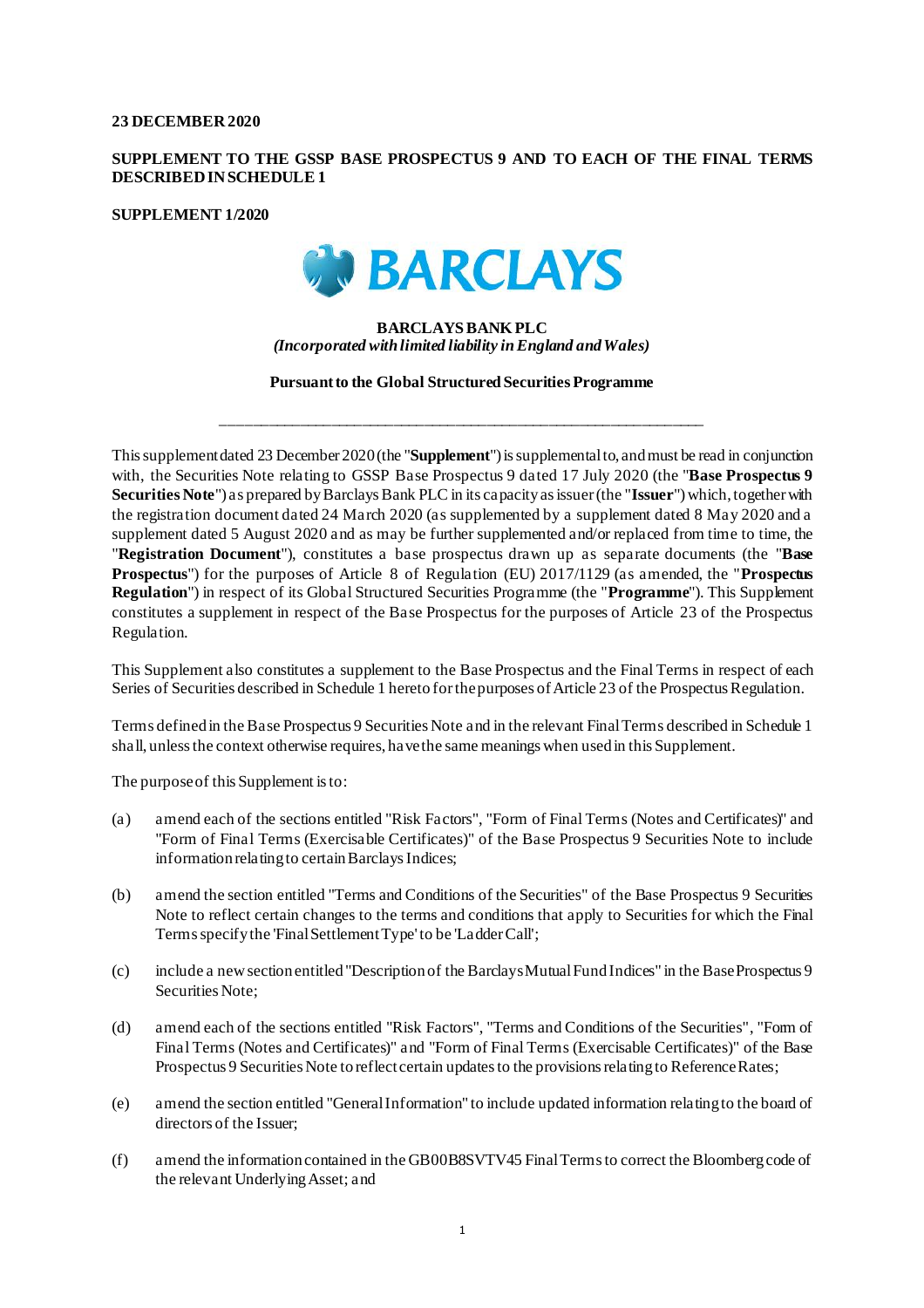(g) include additional information relating to the relevant Underlying Asset in each of the GB00B8SVTQ91 Final Terms and the GB00B8SVTR09 Final Terms (together with the Summary and the translation of the Summary attached thereto).

## **A) AMENDMENTS TO THE SECTION ENTITLED "RISK FACTORS"**

The section entitled "Risk Factors" on pages 13 to 73 of the Base Prospectus 9 Securities Note shall be amended by:

(i) deleting risk factor 4.6(b) (*Discontinuance of a Reference Rate*) of Part I (*Interest rates and constant maturity swap rates*) of risk factor 4(B) (*Risks associated with Securities linked to specific types of Underlying Asset(s)*) on pages 38 to 41 of the Base Prospectus 9 Securities Note in its entirety and replacing it with the following:

#### "(b) **Discontinuance or determination of non-representativeness of a Reference Rate**

If (a) the administrator of the relevant reference rate announces that it has ceased or will cease to provide the reference rate permanently or indefinitely, (b) the central bank for the currency of the reference rate or the regulatory supervisor, an insolvency official, a resolution authority or a court having jurisdiction over the administrator of the reference rate announces that such administrator has ceased or will cease to provide the reference rate permanently or indefinitely, or (c) the regulatory supervisor for the administrator of the reference rate announces that it has determined that such reference rate is no longer, or as of a specified future date will no longer be, representative of the underlying market and economic reality that such reference rate is intended to measure and that representativeness will not be restored, the Determination Agent shall determine the applicable interest rate using alternative arrangements which will vary depending on the reference rate. See General Condition 9.4(d) (*Floating Rate*). In such case, the Conditions will require the exercise of discretion by the Issuer or the Determination Agent, as the case may be, and the making of potentially subjective judgments (including as to the occurrence or not of any events which may trigger amendments to the Conditions) and/or the amendment of the Conditions without the consent of Holders. The interests of the Issuer or the Determination Agent, as applicable, in making such determinations or amendments may be adverse to the interests of the Holders. See also risk factor 6.1 (*Risks associated with discretionary powers, or with respect to certain French Notes, decision-making powers, of the Issuer and the Determination Agent, including in relation to the Issuer's hedging arrangements*).

## Where a Pre-nominated Index is specified:

• If a pre-nominated reference rate (the "**Pre-nominated Index**") has been specified in the Final Terms in respect of the discontinued reference rate, the Pre-nominated Index will be substituted forthe discontinued reference rate for all purposes of the Securities, and the Determination Agent may adjust any Condition or term relevant to the settlement or payment under the Securities, as the Determination Agent determines appropriate to preserve the economics of the Securities to account for such replacement (including, without limitation, any adjustment which the Determination Agent determines is appropriate in order to reduce or eliminate to the extent reasonably practicable any transfer of economic value from the Issuer to the Holders or vice versa as a result of such replacement, including as a result of a different term structure or methodology). In making any adjustments to the Conditions or other terms of the Securities, the Determination Agent may (but shall not be obliged to) take into account any adjustments in respect of applicable derivatives transactions.

#### Where no Pre-nominated Index is specified:

• *Reference Rate other than EONIA, SONIA, SOFR or USD LIBOR*: If a Prenominated Index has not been specified in the Final Terms and the reference rate is not Euro Overnight Index Average ("**EONIA**"), Sterling Overnight Index Average ("**SONIA**""), Secured Overnight Financing Rate ("**SOFR**"") or USD LIBOR, the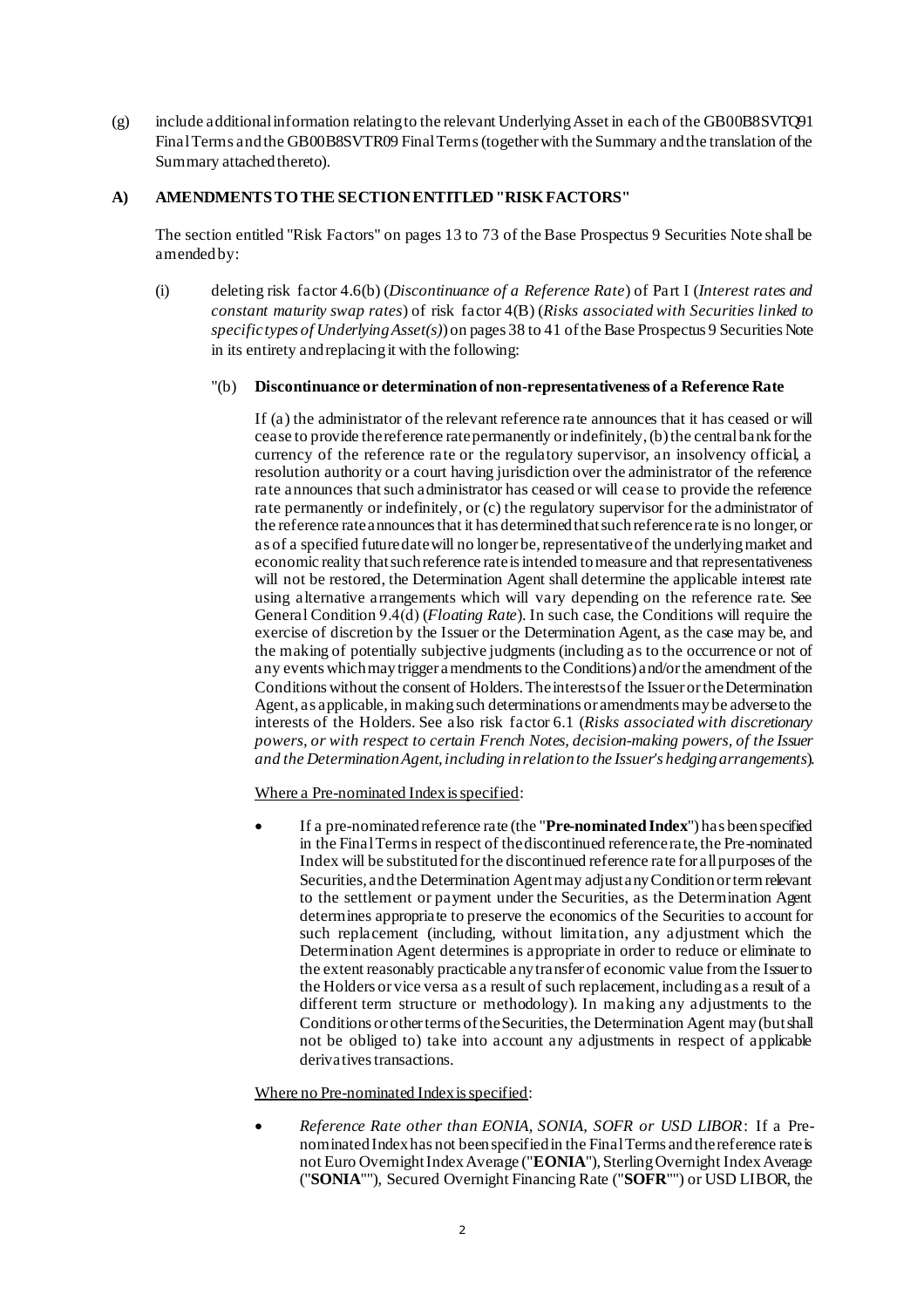Determination Agent may identify an alternative rate that it determines represents the same or a substantially similar measure or benchmark as the relevant reference rate, and the Determination Agent may deem that rate (the "**Successor Rate**") to be the reference rate. If a Successor Rate is selected, that Successor Rate will be substituted for the discontinued reference rate, and the Determination Agent may adjust any term of the Securities (including, without limitation, any barrier to the reference rate), as, in the good faith judgement of the Determination Agent, may be necessary to render the Successor Rate comparable to the discontinued reference rate for purposes of the Securities. If no Successor Rate is available, then the Determination Agent will determine the floating rate on each subsequent date of determination using Linear Interpolation. If any of the rates to be used for Linear Interpolation is unavailable, or otherwise the Determination Agent does not determine the Floating Rate of interest, an Additional Disruption Event will be deemed to have occurred and the Determination Agent will adjust, redeem and/or cancel the Securities.

- *Reference Rate is EONIA, SONIA or SOFR*: If a Pre-nominated Index has not been specified in the Final Terms and the reference rate is EONIA, SONIA or SOFR, the Determination Agent may identify an alternative reference rate that it determines represents the same or a substantially similar measure or benchmark as EONIA, SONIA or SOFR, and the Determination Agent may deem that successor reference rate to be the reference rate and adjust any term of the Securities (including without limitation, any barrier to the reference rate), as, in the good faith judgement of the Determination Agent, may be necessary to render the successor reference rate comparable to the discontinued reference rate for purposes of the Securities. If no successor reference rate is available, or otherwise the Determination Agent does not determine the Floating Rate of interest, an Additional Disruption Event will be deemed to have occurred and the Determination Agent will adjust, redeem and/or cancel the Securities. See also risk factor 4.7 (*The market continues to develop in relation to SONIA, SOFR, €STR and the other risk-free rates*).
- Reference Rate is USD LIBOR: If a pre-nominated Index has not been specified in the Final Terms and if the reference rate is USD LIBOR, if a Benchmark Transition Event occurs (meaning effectively that there has been a public announcement by the administrator or relevant regulator that the reference rate will be permanently discontinued or by the relevant regulator that the reference rate is, or as of a specified future date will be, no longer representative), and if the Determination Agent cannot determine the relevant USD LIBOR rate by means of interpolating from other tenors of USD LIBOR, then the next-available replacement option under the terms and conditions will apply to replace the relevant USD LIBOR floating rate under the Securities. In order, these replacement options are as follows:
	- (i) if a form of term SOFR has been selected or recommended by the relevant governmental authority, then the replacement rate shall be such term SOFR, together with an adjustment factor;
	- (ii) if (i) is not available, if a form of compounded SOFR rate has been selected or recommended by the relevant governmental authority, then the replacement rate shall be such compounded SOFR rate, together with an adjustment factor;
	- (iii) if (i) and (ii) are not available, if an alternative rate of interest has been selected or recommended by the relevant governmental authority, then the replacement rate shall be such alternative rate of interest, together with an adjustment factor;
	- (iv) if (i), (ii) and (iii) are not available, then the replacement rate sha ll be the applicable fallback refence rate as determined by the International Swap Dealers Association (ISDA), together with an adjustment factor;
	- (v) if (i), (ii), (iii) and (iv) are not available, then the Determination Agent shall determine the replacement reference rate.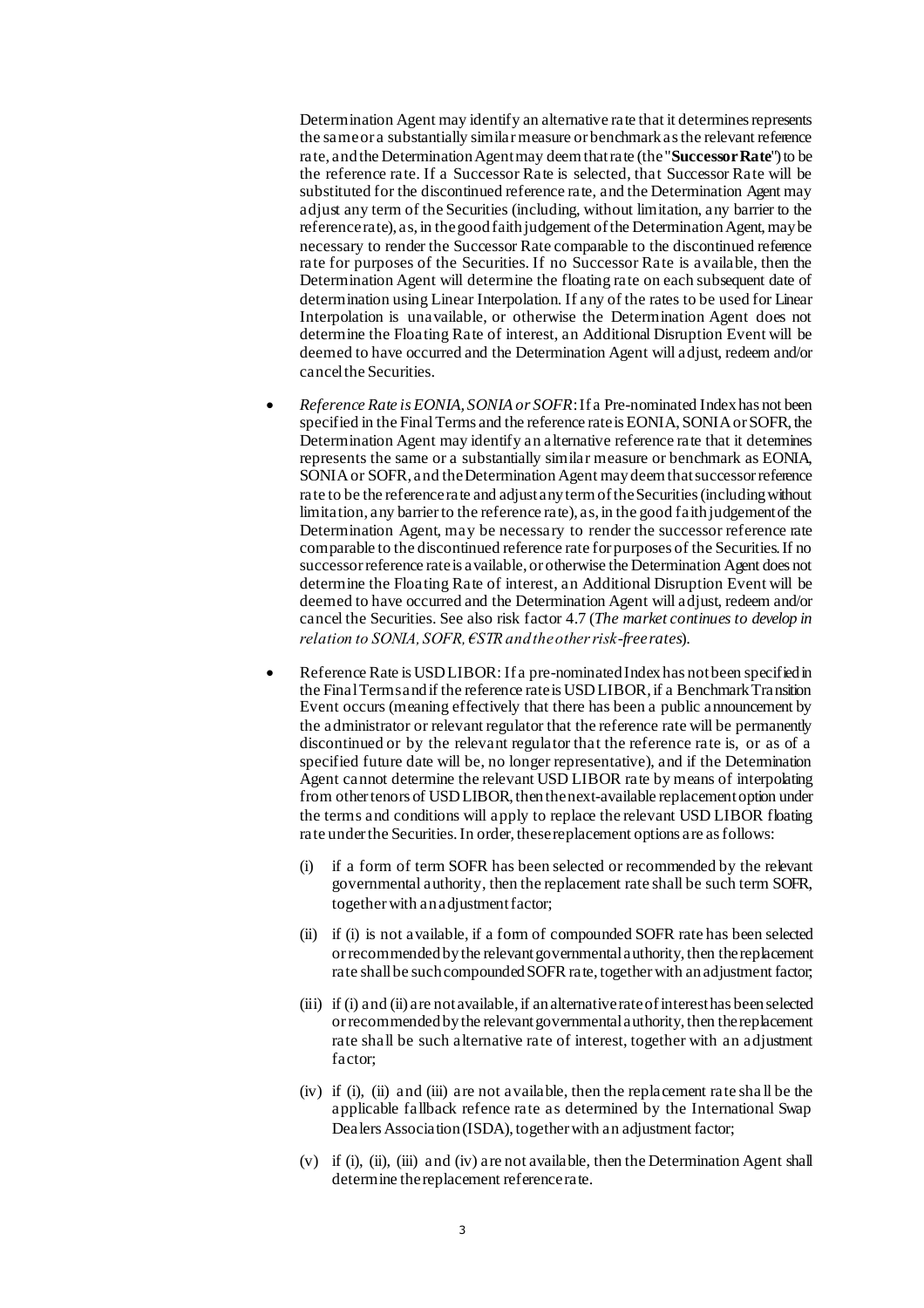In addition, the terms and conditions of the Securities expressly authorise the Determination Agent to make consequential changes to the terms and conditions with respect to, among other things, the determination of interest calculation periods or interest determination dates, as the case may be, and the timing and frequency of determining rates and making payments of interest.

The application of a replacement of a USD LIBOR rate under the Securities as described above could result in adverse consequences to the amount of interest accrued in respect of the Securities over an interest calculation period, which could adversely affect the return on, value of and market for the Securities. Further, there is no assurance that the characteristics of any such replacement rate will be similar to the then-current USD LIBOR rate that it is replacing, or that any such replacement will produce the economic equivalent of the then-current USD-LIBOR rate that it is replacing. See also risk factor 4.7 (*The market continues to develop in relation to SONIA, SOFR, €STR and the other risk-free rates*).

Any such consequence of a rate discontinuance could have a material adverse effect on the value of and return on the Securities.";

(ii) deleting the final paragraph of risk factor 4.7 (*The market continues to develop in relation to SONIA, SOFR, €STR and the other risk-free rates*) of risk factor 4(B) (*Risks associated with Securities linked to specific types of Underlying Asset(s)*) on page 42 of the Base Prospectus 9 Securities Note in its entirety and replacing it with the following:

"If your Securities reference a compounded daily SONIA rate (being a rate of return of a daily compound interest investment with the daily SONIA as reference rate for the calculation of interest), in the event that the SONIA reference rate is not available or has not otherwise been published, the amount of interest payable on such Securities will be determined using a substitute reference rate plus an adjustment spread to such substitute reference rate. The substitute reference rate and adjustment spread will be determined by the Determination Agent, which may or may not take into account prevailing industry standards in any related market (including, without limitation, the derivatives market and any ISDA fallback rate in respect of the discontinued SONIA reference rate and any corresponding ISDA fallback adjustment applicable to such ISDA fallback rate). If such substitute reference rate and adjustment spread are applied to the Securities, this could result in adverse consequences to the amount of interest payable on such Securities, which could adversely affect the return on, value of and market for such Securities. Further, there is no assurance that the characteristics of any substitute reference rate and adjustment spread will be similar to, or will produce the economic equivalent of, the SONIA reference rate upon which compounded daily SONIA is based.";

(iii) inserting the following new risk factors immediately after risk factor 4.48 (*Risks associated with the selection of and allocation of weightings to the Components of a Barclays Index*) of Part VI (*Barclays Indices*) of risk factor 4(B) (*Risks associated with Securities linked to specific types of Underlying Asset(s)*) on page 64 of the Base Prospectus 9 Securities Note as follows:

## "4.49 **There may be currency exchange rate risk where the currency of a Component is**  different to the Index Currency

A Barclays Index may be subject to currency exchange risks if one or more Components are denominated in a currency other than the currency of such Barclays Index (the "**Index Currency**"), and the value of such Component is converted into the Index Currency for the purposes of calculating the level of such Barclays Index. The exposure of such Component to movements in currency exchange rates will depend on the extent to which such currency strengthens or weakens against the Index Currency and the relative weighting of such Component. Foreign exchange rates can be highly volatile and are determined by various factors, including supply and demand for currencies in the international foreign exchange markets, economic factors including inflation rates in the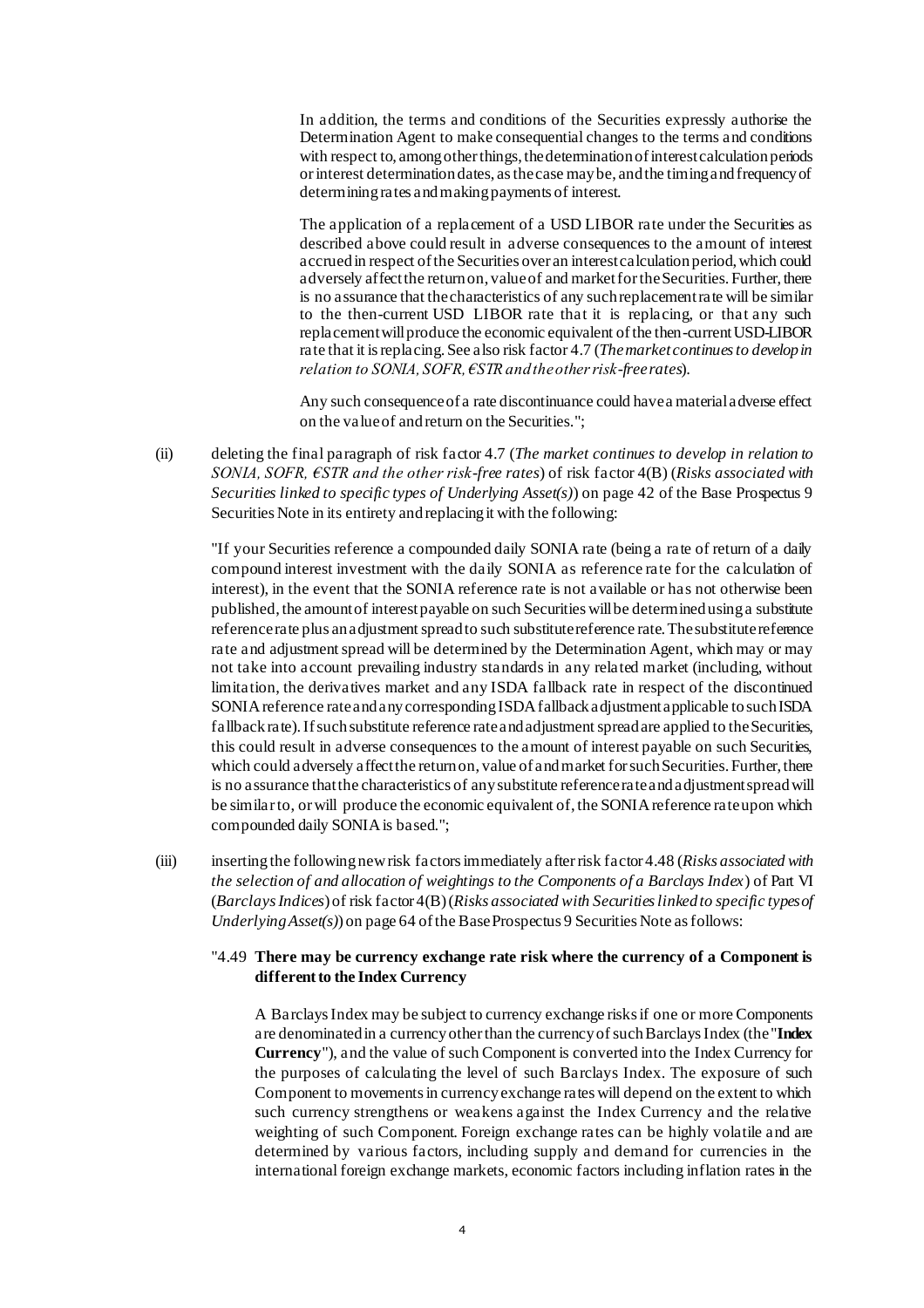countries concerned, interest rate differences between the respective countries, economic forecasts, international political factors, currency convertibility, safety of making financial investments in the currency concerned, speculation and measures taken by governments and central banks.

In addition, a Barclays Index may apply a currency rate adjustment when calculating the level of such Barclays Index, which aims to reduce the impact of fluctuations in the different currencies in which a Component and the Index are respectively denominated. Such adjustment may not eliminate or successfully reduce the foreign exchange risk incurred by converting the value of each such Component into the Index Currency at the prevailing currency exchange rate.

#### 4.50 **The value of a Component that is a share, an ETF or a mutual fund may take into account the impact of corporate actions relating to such Component**

Where a Barclays Index references a Component that is a share, an ETF or a mutual fund, the value of such Component may be adjusted to take into account the impact of any corporate actions relating to such Component that have occurred, in accordance with the index methodology. In certain circumstances, such adjustment may reduce the value of such Component, which may in turn, may have an adverse impact on the level of such Barclays Index andthe value of and return on Barclays Index Linked Securities linked to such Barclays Index."; and

(iv) deleting the final paragraph of risk factor 4.50 (*Discontinuance and replacement of Interbank Offered Rates*)(renumbered as risk factor 4.52 accordingly) of risk factor 4(B) (*Risks associated with Securities linked to specific types of Underlying Asset(s)*) on page 66 of the Base Prospectus 9 Securities Note in its entirety and replacing it with the following:

"The risk-free rates described above have little, if any, historical track record. The level of any such risk-free rate during the term of the Securities may bear little or no relation to the historical actual or historical indicative data. Prior observed patterns, if any, in the behaviour of market variables and their relation to the risk free rates, such as correlations, may change in the future. Such risk-free rates also have different calculation methodologies and other important differences from the IBORs that they are intended to replace. Market terms for securities linked to such risk free rates (such as SONIA or SOFR), such as the spread over the rate reflected in interest rate provisions, may evolve over time, and trading prices of such securities may be lower than those of later-issued securities as a result.

Furthermore, as an overnight rate based on a large volume of interbank transactions or as a rate based on transactions secured by central bank's treasury securities, a risk-free rate (such as SONIA or SOFR) does not measure bank-specific credit risk and, as a result, is less likely to correlate with the unsecured short-term funding costs of banks. This may mean that market participants would not consider any such risk-free rate a suitable substitute or successor for all of the purposes for which LIBOR historically has been used (including, without limitation, as a representation of the unsecured short-term funding costs of banks), which may, in turn, lessen market acceptance of such risk-free rate. An established trading market for debt securities linked to the relevant riskfree rate may never develop or may not be very liquid. If the relevant risk-free rate does not prove to be widely used in the capital markets, the trading price of securities linked to risk free rates may be lower than those of securities linked to rates that are more widely used. You may not be able to sell your Securities at all or may not be able to sell your Securities at prices that will provide you with a yield comparable to similar investments that have a developed secondary market, and may consequently suffer from increased pricing volatility and market risk. See also risk factor 4.7 (*The market continues to develop in relation to SONIA, SOFR, €STR and the other risk-free rates*) above and risk factor 4.53(*Additional risks in relation to Benchmarks Regulation and reform*)(previously numbered risk factor 4.51) below.".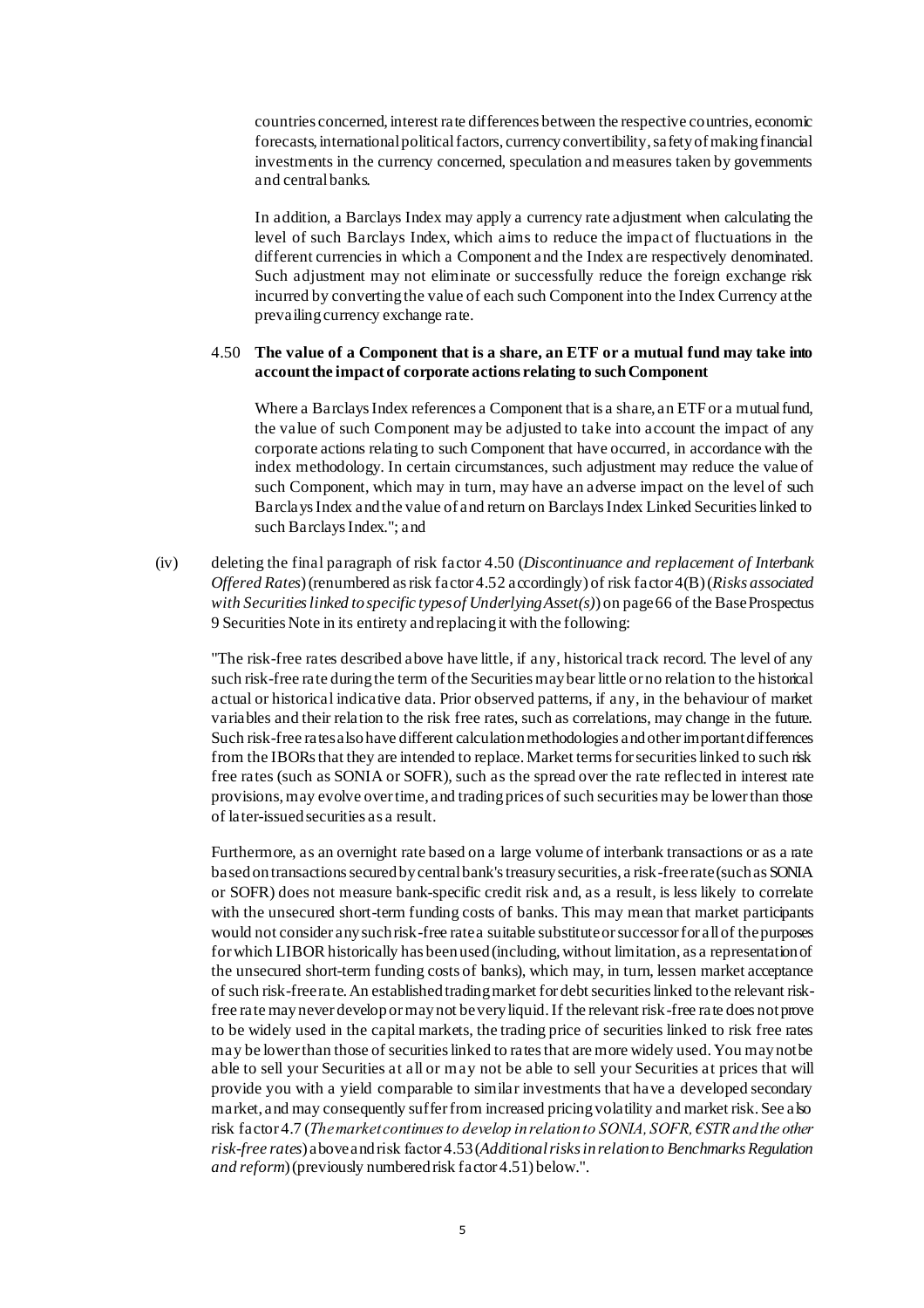### **B) AMENDMENTS TO THE SECTION ENTITLED "TERMS AND CONDITIONS OF THE SECURITIES"**

The section entitled "Terms and Conditions of the Securities" on pages 78 to 407of the Base Prospectus 9 Securities Note shall be updatedby:

- (i) amending General Condition 9.4(d)(i) (*Floating Rate Determination*) in the sub-section entitled "Section C: INTEREST, COUPON, OPTIONAL EARLY SETTLEMENT, AUTOMATIC SETTLEMENT (AUTOCALL), FINAL SETTLEMENT AND NOMINAL CALL EVENT" on pages 113to 115 of the Base Prospectus 9 Securities Note by:
	- (a) deleting the introductory paragraph of General Condition 9.4(d)(i)(A) (*Floating Rate*) on page 113 of the Base Prospectus 9 Securities Note in its entirety and replacing it with the following:
		- "(A) If the Reference Rate is a floating rate other than EONIA, SONIA or SOFR, the relevant Floating Rate of interest will, subject as provided below, be either:";
	- (b) deleting the reference to "'SONIA'" in the introductory paragraph of  $9.4(d)(i)(C)$  on page 114 of the Base Prospectus 9 Securities Note and replacing it with "'SONIA Compound with Lookback'"; and
	- (c) inserting the following new General Conditions 9.4(d)(i)(D) and 9.4(d)(i)(E) immediately after General Condition 9.4(d)(i)(C) on page 115 of the Base Prospectus 9 Securities Note as follows:
		- "(D) If the Final Terms specifies 'Reference Rate' to be 'SOFR Compound with Observation Period Shift', the relevant Floating Rate of interest will be the rate of return of a daily compound interest investment (with the daily secured overnight financing rate as reference rate for the calculation of interest) over the SOFR Observation Period corresponding to the relevant Interest Calculation Period and which will be calculated by the Determination Agent on the Interest Determination Date, as follows, and the resulting percentage will be rounded, if necessary, to the nearest one hundred-thousandth of a percentage point, with 0.000005 being rounded upwards:

$$
\left[\prod_{i=1}^{d_0} \left(1 + \frac{\text{SOFR}_i \times n_i}{360}\right) - 1\right] \times \frac{360}{d}
$$

where:

"**d**" is the number of calendar days in the SOFR Observation Period corresponding to the relevant Interest Calculation Period;

"**do**" means in respect of the relevant Interest Calculation Period, the number of U.S. Government Securities Business Days in the SOFR Observation Period corresponding to the relevant Interest Calculation Period;

"**i**" means in respect of the relevant Interest Calculation Period, a series of whole numbers from one to  $d_0$ , each representing a relevant U.S. Government Securities Business Day in chronological order from, and including, the first U.S. Government Securities Business Day in the SOFR Observation Period corresponding to the relevant Interest Calculation Period to, and including, the last U.S. Government Securities Business Day in the SOFR Observation Period;

"**ni**" means in respect of any U.S. Government Securities Business Day "i" in the SOFR Observation Period corresponding to the relevant Interest Calculation Period, the number of calendar days in that SOFR Observation Period from, and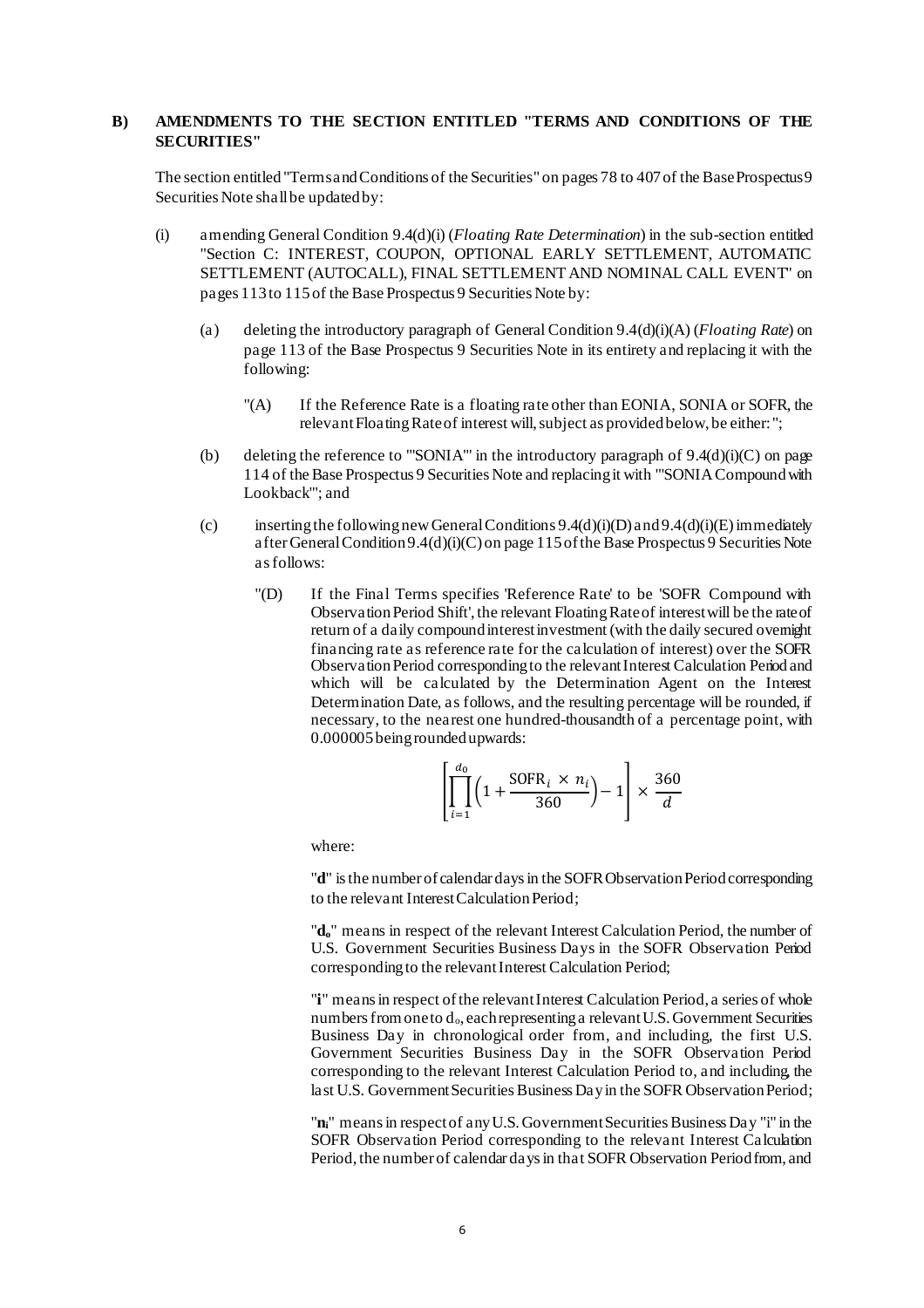including, such U.S. Government Securities Business Day "i" to but excluding the following U.S. Government Securities Business Day "i+1";

"**Observation Shift Days**" means the number of U.S. Government Securities Business Days specified in the Final Terms;

"**SOFR Observation Period**" means, with respect to a relevant Interest Calculation Period, the period from, and including, the day falling the number of Observation Shift Days preceding the first day in the relevant Interest Calculation Period to, but excluding, the day falling the number of Observation Shift Days preceding the Interest Period End Date for the relevant Interest Calculation Period; and

"**SOFRi**" means, in respect of any U.S. Government Securities Business Day "i" falling in the SOFR Observation Period corresponding to the relevant Interest Calculation Period, the SOFR in respect of such U.S. Government Securities Business Day "i".

(E) If the Final Terms specifies 'Reference Rate' to be 'SOFR Compound with Lookback', the relevant Floating Rate of interest will be the rate of return of a daily compound interest investment (with the daily secured overnight financing rate as reference rate for the calculation of interest) which will be calculated by the Determination Agent on the Interest Determination Date, as follows, and the resulting percentage will be rounded, if necessary, to the nearest one hundredthousandth of a percentage point, with 0.000005 being rounded upwards:

$$
\left[\prod_{i=1}^{d_0} \left(1 + \frac{\text{SOFR}_{i-pUSBD} \times n_i}{360}\right) - 1\right] \times \frac{360}{d}
$$

where:

"**d**" is the number of calendar days in the relevant Interest Calculation Period;

"**do**" means in respect of the relevant Interest Calculation Period, the number of U.S. Government Securities Business Days in the relevant Interest Calculation Period;

"**i**" means in respect of the relevant Interest Calculation Period, a series of whole numbers from one to  $d_0$ , each representing a relevant U.S. Government Securities Business Day in chronological order from, and including, the first U.S. Government Securities Business Day in the relevant Interest Calculation Period to, and including, the last U.S. Government Securities Business Day in the relevant Interest Calculation Period;

"**ni**" means in respect of any U.S. Government Securities Business Day "i", the number of calendar days from, and including, such U.S. Government Securities on Business Day "i" to but excluding the earlier of (a) the next U.S. Government Securities Business Day and (b) the last day of the relevant Interest Calculation Period on which the SOFR reference rate is SOFRipUSBD;

"**p**" means, in respect of the relevant Interest Calculation Period, the number of U.S. Government Securities Business Days specified in the Final Terms, being the length of the look-back period immediately preceding a U.S. Government Securities Business Day "i" falling in such relevant Interest Calculation Period on which the SOFR reference rate is to be determined. For the avoidance of doubt, if "p" is specified in the Final Terms to be zero,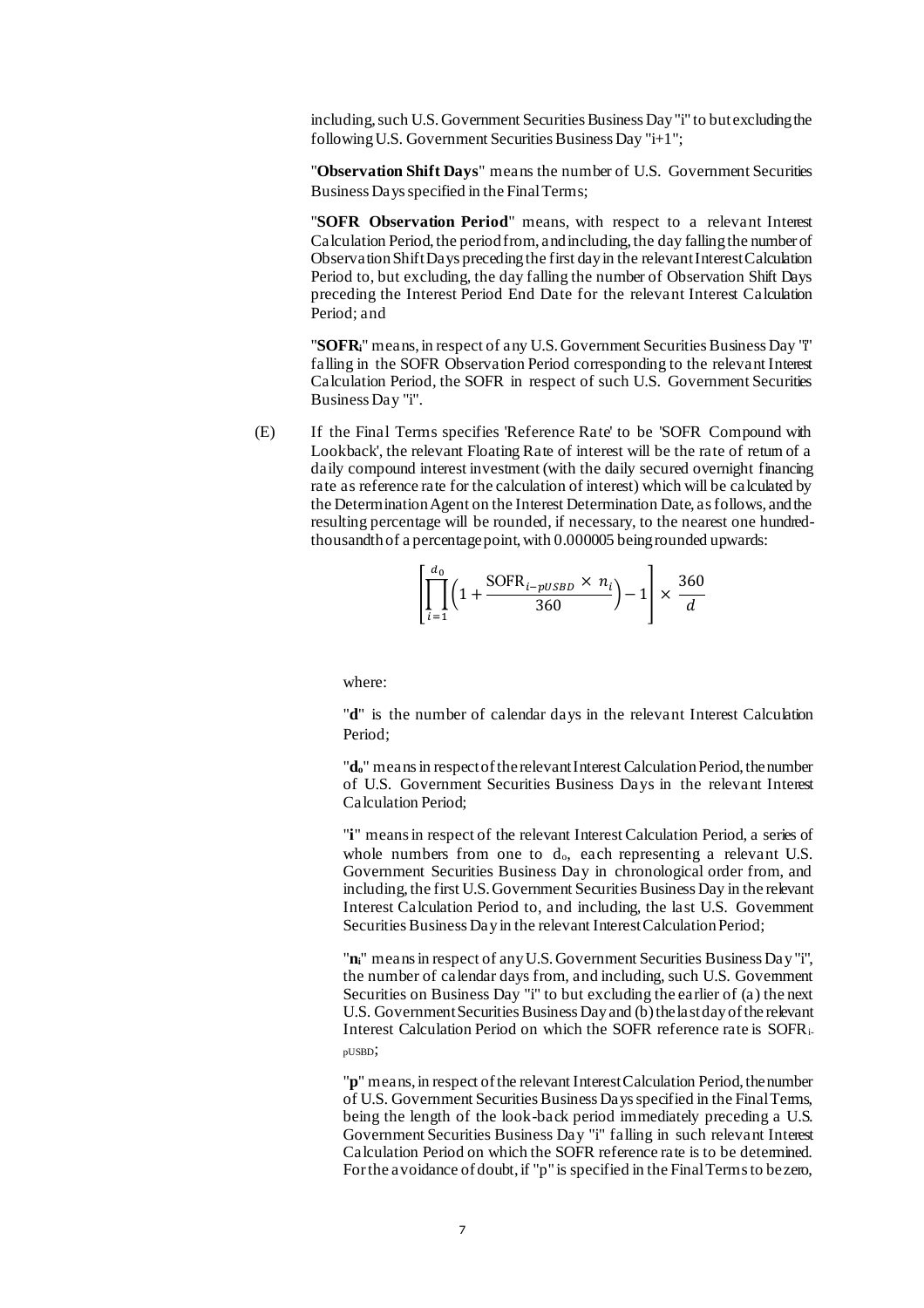there shall be no look-back period in respect of any U.S. Government Securities Business Day "i"; and

"**SOFRi-pUSBD**" means, in respect of any U.S. Government Securities Business Day falling in the relevant Interest Calculation Period, the SOFR reference rate for the U.S. Government Securities Business Day falling "p" U.S. Government Securities Business Days prior to the relevant U.S. Government Securities Business Day "i".";

- (ii) amending General Condition 9.4(d)(iv) (*Floating Rate Disruption*) in the sub-section entitled "Section C: INTEREST, COUPON, OPTIONAL EARLY SETTLEMENT, AUTOMATIC SETTLEMENT (AUTOCALL), FINAL SETTLEMENT AND NOMINAL CALL EVENT" on pages 115 to 117 of the Base Prospectus 9 Securities Note by:
	- (a) deleting the introductory paragraph of such General Condition 9.4(d)(iv) (*Floating Rate Disruption*) on pages 115 to 116 of the Base Prospectus 9 Securities Note in its entirety and replacing it with the following:

"With respect to the determination of a Floating Rate of interest in accordance with (i) or (ii) above, as applicable, and unless a Benchmark Transition Event (as defined below) has occurred, in which case General Condition 9.4(d)(v) (*Benchmark Transition Event*) shall apply, if:

- (1) on any Interest Determination Date, the Relevant Screen Page for the Reference Rate (or EONIA<sub>i</sub>, SONIA<sub>i-pLBD</sub>, SOFR<sub>i</sub> or SOFR<sub>i-pUSBD</sub>) is not available, or (in the case of General Condition  $9.4(d)(i)(A)(1)$  above) no such offered quotation appears on the Relevant Screen Page or (in the case of General Condition 9.4(d)(i)(A)(2) above) fewer than three such offered quotations appear on the Relevant Screen Page, in each case as of the Relevant Screen Time;
- (2) on any TARGET Business Day pursuant to General Condition 9.4(d)(i)(B) above EONIA<sup>i</sup> is not available on the Relevant Screen Page;
- (3) on any London Business Day pursuant to General Condition  $9.4(d)(i)(C)$  above SONIAi-pLBD is not available on the Relevant Screen Page;
- (4) on any U.S. Government Securities Business Day pursuant to General Condition  $9.4(d)(i)(D)$  above SOFR<sub>i</sub> is not a vailable on the Relevant Screen Page; or
- (5) on any U.S. Government Securities Business Day pursuant to General Condition  $9.4(d)(i)(E)$  above SOFR<sub>i-pUSBD</sub> is not a vailable on the Relevant Screen Page

(such Reference Rate, a "**Disrupted Reference Rate**" and each such event, a "**Floating Rate Disruption**"), the Determination Agent shall determine the Floating Rate of interest in respect of such Interest Determination Date (or EONIAi, in respect of the relevant TARGET Business Day, or SONIAi-pLBD, in respect of the relevant London Business Day, or SOFR<sup>i</sup> or SOFRi-pUSBD in respect of the relevant U.S. Government Securities Business Day, as applicable) in accordance with the following methodologies, as applicable depending on the Designated Maturity of the relevant Reference Rate or whether the Disrupted Reference Rate is EONIA, SONIA or SOFR, as the case may be:";

- (b) deleting the reference to "Relevant Time" on the fifth line of General Condition 9.4(d)(iv)(B)(1) on page 116of the Base Prospectus 9 Securities Note and replacing it with "Relevant Screen Time"; and
- (c) inserting the following new General Conditions  $9.4(d)(iv)(E)$  and  $9.4(d)(iv)(F)$  immediately after General Condition 9.4(d)(iv)(D) on page 117of the Base Prospectus 9 Securities Note as follows: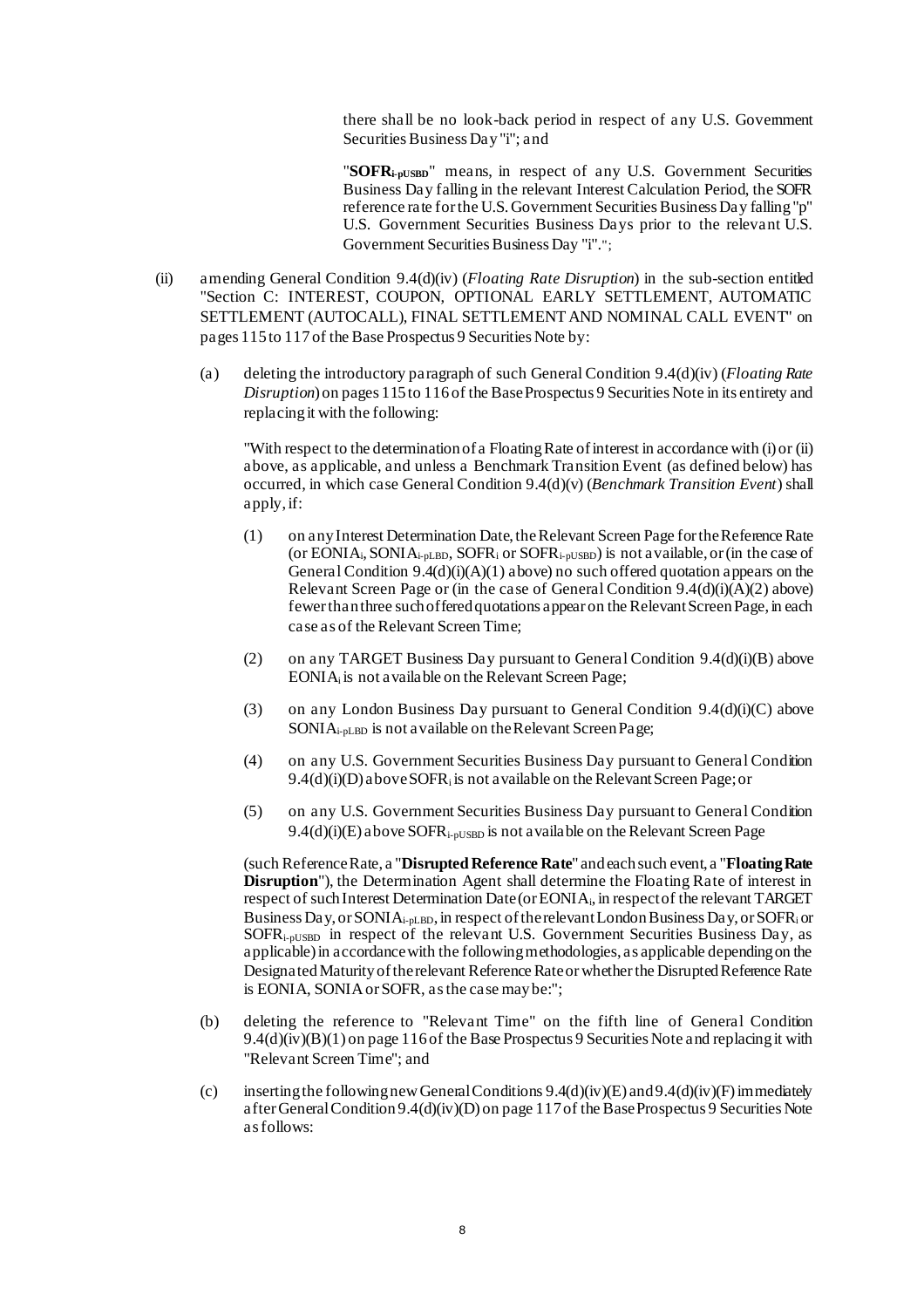- $"$ (E) If the Disrupted Reference Rate is SOFR<sub>i</sub>:
	- (1) SOFR<sup>i</sup> in respect of the relevant U.S. Government Securities Business Day "i" shall be determined by the Determination Agent as the SOFR published with respect to the first preceding U.S. Government Securities Business Day for which such SOFR was published on the Relevant Screen Page;
	- (2) if the Determination Agent determines that it is unable to determine SOFR $_i$  in accordance with sub-paragraph (A) immediately above after observing backwards for the number of Observation Shift Days from U.S. Government Securities Business Day "i",  $SOFR<sub>i</sub>$  in respect of the relevant U.S. Government Securities Business Day shall be such other rate as determined by the Determination Agent, taking into account any sources it deems reasonable in order to determine SOFR<sup>i</sup> in respect of such U.S. Government Securities Business Day "i".
	- (F) If the Disrupted Reference Rate is  $SORR_{i-pUSBD}$ :
		- (1) SOFRi-pUSBD in respect of the relevant U.S. Government Securities Business Day "i" shall be determined by the Determination Agent as the SOFR published with respect to the first U.S. Government Securities Business Day immediately following the relevant U.S. Government Securities Business Day " $i - p$ " for which such SOFR was published on the Relevant Screen Page;
		- (2) if the Determination Agent determines that it is unable to determine SOFR<sub>i-pUSBD</sub> in accordance with sub-paragraph (A) immediately above after observing backwards for "p" consecutive U.S. Government Securities Business Days from U.S. Government Securities Business Day "i", SOFR<sub>i-pUSBD</sub> in respect of the relevant U.S. Government Securities Business Day shall be such other rate as determined by the Determination Agent, taking into account any sources it deems reasonable in order to determine SOFR<sub>i-pUSBD</sub> in respect of such U.S. Government Securities Business Day "i".";
- (iii) amending General Condition 9.4(d)(v) (*Benchmark Transition Event*) in the sub-section entitled "Section C: INTEREST, COUPON, OPTIONAL EARLY SETTLEMENT, AUTOMATIC SETTLEMENT (AUTOCALL), FINAL SETTLEMENT AND NOMINAL CALL EVENT" on pages 117 to 120 of the Base Prospectus 9 Securities Note by:
	- (a) deleting such General Condition 9.4(d)(v) (*Benchmark Transition Event*) on pages 117 to 120 of the Base Prospectus 9 Securities Note in its entirety and replacing it with the following:
		- "(v) **Benchmark Transition Event**

With respect to the determination of a Floating Rate of interest in accordance with (i) or (ii) above, if on (or prior to) any Interest Determination Date, the Determination Agent determines that a Benchmark Transition Event and its related Benchmark Replacement Date have occurred prior to the Relevant Screen Time in respect of any determination of the relevant Reference Rate (or EONIAi, SONIAipLBD, SOFR<sup>i</sup> or SOFRi-pUSBD) (such Reference Rate (or EONIAi, SONIAi-pLBD, SOFR<sup>i</sup> or SOFRi-pUSBD), a "**Discontinued Reference Rate**"), the Determination Agent shall determine the Floating Rate of interest for the such Interest Determination Date in accordance with the following methodologies, as applicable:

(A) If a Pre-nominated Index has been specified in the Final Terms in respect of the relevant Reference Rate (or EONIAi, SONIAi-pLBD, SOFR<sup>i</sup> or SOFRipUSBD), the relevant Reference Rate (or EONIAi, SONIAi-pLBD, SOFR<sup>i</sup> or SOFRi-pUSBD) shall be replaced by such Pre-nominated Index with effect from the date as determined by the Determination Agent and the Pre-nominated Index will be deemed to be the Reference Rate (or EONIAi, SONIAi-pLBD,  $SOFR<sub>i</sub>$  or  $SOFR<sub>i-pUSBD</sub>$ ) with effect from such date. The Determination Agent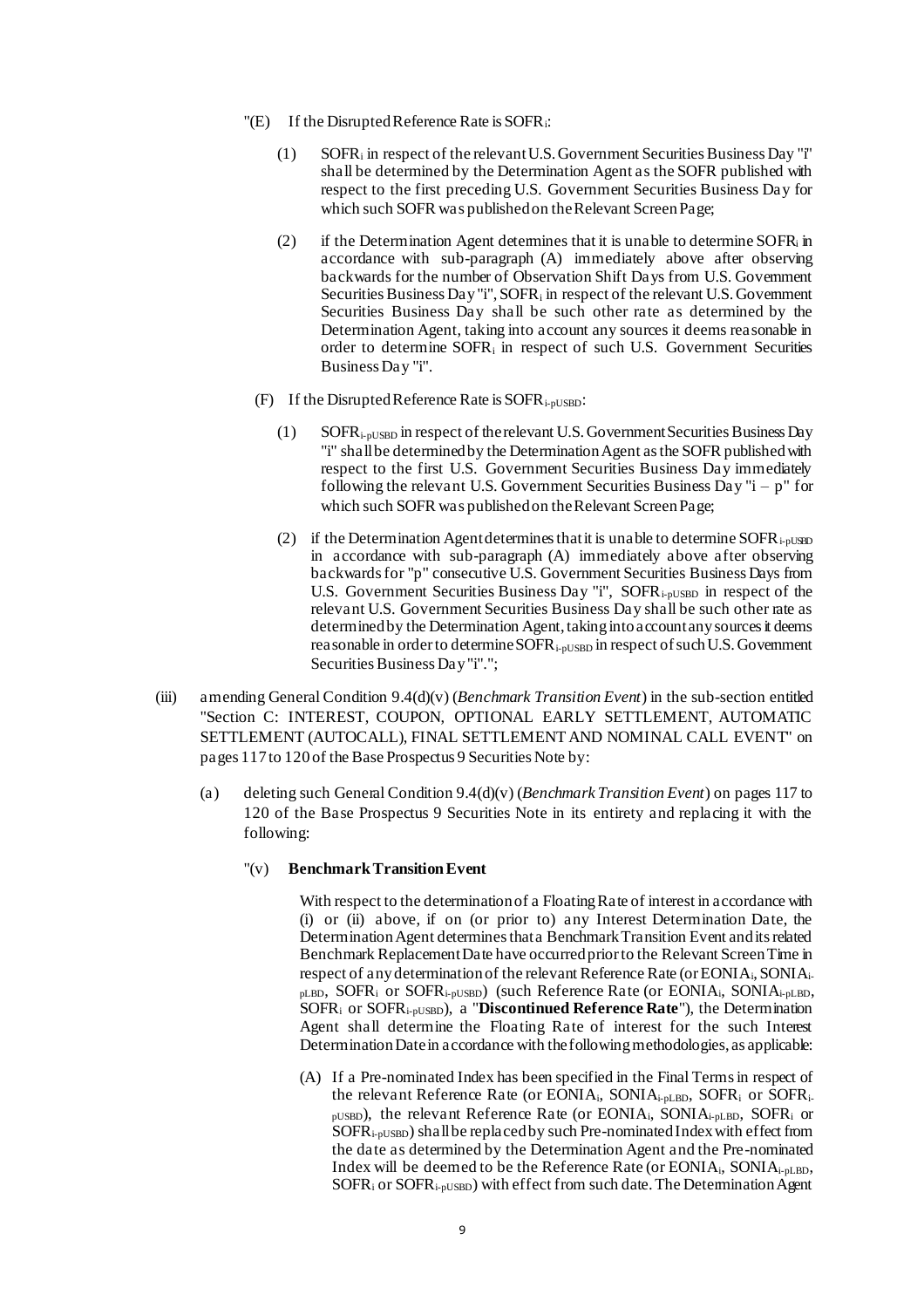may make such adjustments that it determines to be appropriate, if any, to any one or more of the Conditions or other terms of the Securities, including, without limitation, any Condition or term relevant to the settlement or payment under the Securities, as the Determination Agent determines appropriate to preserve the economics of the Securities and to otherwise account for such replacement (including, without limitation, (i) any adjustment which the Determination Agent determines is appropriate in order to reduce or eliminate to the extent reasonably practicable any transfer of economic value from the Issuer to the Holders or vice versa as a result of such replacement, such as an adjustment spread and (ii) any other adjustment(s) to reflect a different term structure or methodology). In making any adjustments to the Conditions or other terms of the Securities, the Determination Agent may (but shall not be obliged to) take into account prevailing industry standards in any related market (including, without limitation, the derivatives market and any ISDA Fallback Adjustment applicable to the corresponding ISDA Fallback Rate if the Pre-nominated Index in respect of the Discontinued Reference Rate is such ISDA Fallback Rate).

- (B) If a Pre-nominated Index has not been specified in the Final Terms and if the Discontinued Reference Rate is not EONIA<sub>i</sub>, SONIA<sub>pLBD</sub>, SOFR<sub>i</sub>, SOFR<sub>i-</sub> pUSBD or USD LIBOR:
	- (1) the Determination Agent shall select a substitute or successor rate of interest that it determines is comparable to the Discontinued Reference Rate to replace such Discontinued Reference Rate, and shall replace the Discontinued Reference Rate by such substitute or successor rate of interest with effect from the date as determined by the Determination Agent and such substitute or successor reference rate will be deemed to be the Reference Rate with effect from such date. The Determination Agent may make such adjustments that it determines to be appropriate, if any, to any one or more of the Conditions or other terms of the Securities, including, without limitation, any Condition or term relevant to the settlement or payment under the Securities, as the Determination Agent determines appropriate to preserve the economics of the Securities and to otherwise account for such replacement (including, without limitation, (i) any adjustment which the Determination Agent determines is appropriate in order to reduce or eliminate to the extent reasonably practicable any transfer of economic value from the Issuer to the Holders or vice versa as a result of such replacement, such as an adjustment spread and (ii) any other adjustment(s) to reflect a different term structure or methodology). In selecting a substitute or successor reference rate and making any adjustments to the Conditions or other terms of the Securities, the Determination Agent may (but shall not be obliged to) take into account prevailing industry standards in any related market (including, without limitation, the derivatives market and any ISDA Fallback Rate in respect of the Discontinued Reference Rate and any corresponding ISDA Fallback Adjustment applicable to such ISDA Fallback Rate);
	- (2) if the Determination Agent determines that no substitute or successor rate is available for the purpose of sub-paragraph (A) immediately above, then, with effect from and including the date on which the relevant Reference Rate has been discontinued or has otherwise ceased to exist, the Floating Rate in respect of such Interest Determination Date, and any subsequent Interest Determination Date, shall be determined using Linear Interpolation; or
	- (3) if the Determination Agent determines that one or both of the rates to be used for the purpose of Linear Interpolation in accordance with (ii) immediately above are unavailable, or otherwise does not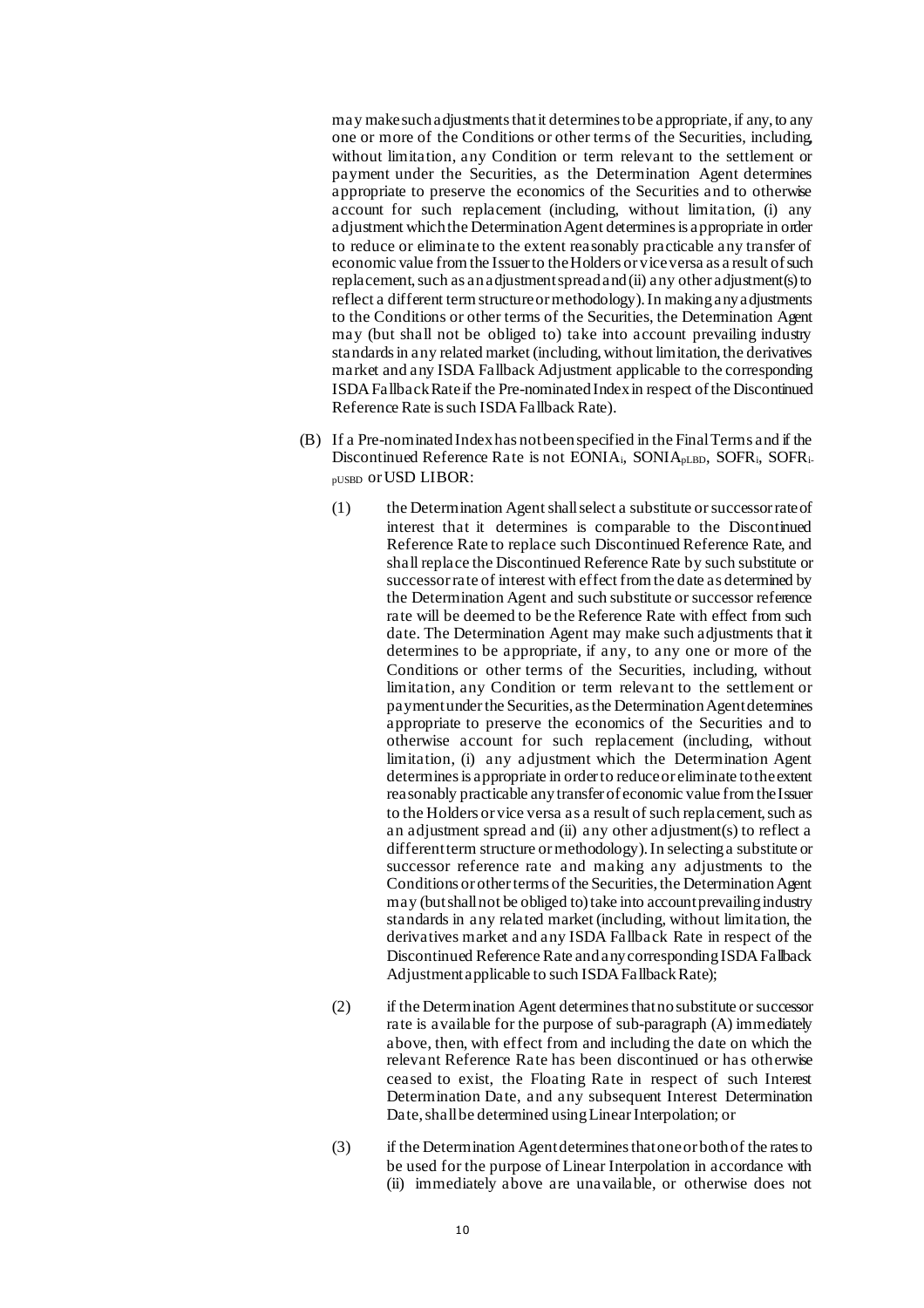determine the Floating Rate of interest in accordance with the foregoing, an Additional Disruption Event shall be deemed to have occurred for the purposes of these provisions and the Determination Agent shall adjust, redeem, cancel and/or take any other necessary action in accordance with the applicable provisions of General Condition 44 (*Adjustment, early redemption or early cancellation following an Additional Disruption Event*) or General Condition 45 (*Early redemption or cancellation following an unscheduled early redemption or cancellation event – Belgian Securities*), as the case may be, in respect of the Securities.

- (C) if a Pre-nominated Index has not been specified in the Final Terms and if the Discontinued Reference Rate is EONIA<sub>i</sub>, SONIA<sub>i-pLBD</sub>, SOFR<sub>i</sub> or SOFR<sub>i-</sub> pUSBD:
	- (1) the Determination Agent shall select a substitute or successor reference rate that it determines is comparable to the Discontinued Reference Rate to replace such Discontinued Reference Rate, and shall replace the Discontinued Reference Rate by such substitute or successor reference rate with effect from the date as determined by the Determination Agent and such substitute or successor reference rate will be deemed to be the Reference Rate with effect from such date. The Determination Agent may make such adjustments that it determines to be appropriate, if any, to any one or more of the Conditions or other terms of the Securities, including, without limitation, any Condition or term relevant to the settlement or payment under the Securities, as the Determination Agent determines appropriate to preserve the economics of the Securities a nd to otherwise account for such replacement (including, without limitation, (i) any adjustment which the Determination Agent determines is appropriate in order to reduce or eliminate to the extent reasonably practicable any transfer of economic value from the Issuer to the Holders or vice versa as a result of such replacement, such as an adjustment spread and (ii) any other adjustment(s) to reflect a different term structure or methodology). In selecting a substitute or successor reference rate and making any adjustments to the Conditions or other terms of the Securities, the Determination Agent may (but shall not be obliged to) take into account prevailing industry standards in any related market (including, without limitation, the derivatives market and any ISDA Fallback Rate in respect of the Discontinued Reference Rate and any corresponding ISDA Fallback Adjustment applicable to such ISDA Fallback Rate);
	- (2) if the Determination Agent determines that no substitute or successor reference rate is available for the purpose of sub-paragraph (A) immediately above, or otherwise does not determine the Floating Rate of interest in accordance with the foregoing, an Additional Disruption Event shall be deemed to have occurred for the purposes of these provisions and the Determination Agent shall adjust, redeem, cancel and/or take any other necessary action in accordance with the applicable provisions of General Condition 44 (*Adjustment, early redemption or early cancellation following an Additional Disruption Event*) or General Condition 45 (*Early redemption or cancellation following an unscheduled early redemption or cancellation event – Belgian Securities*), as the case may be, in respect of the Securities.
- (D) Otherwise, if a Pre-nominated Index has not been specified in the Final Terms and if the Discontinued Reference Rate is USD LIBOR:
	- (1) the Benchmark Replacement will replace the then-current Discontinued Reference Rate for all purposes relating to the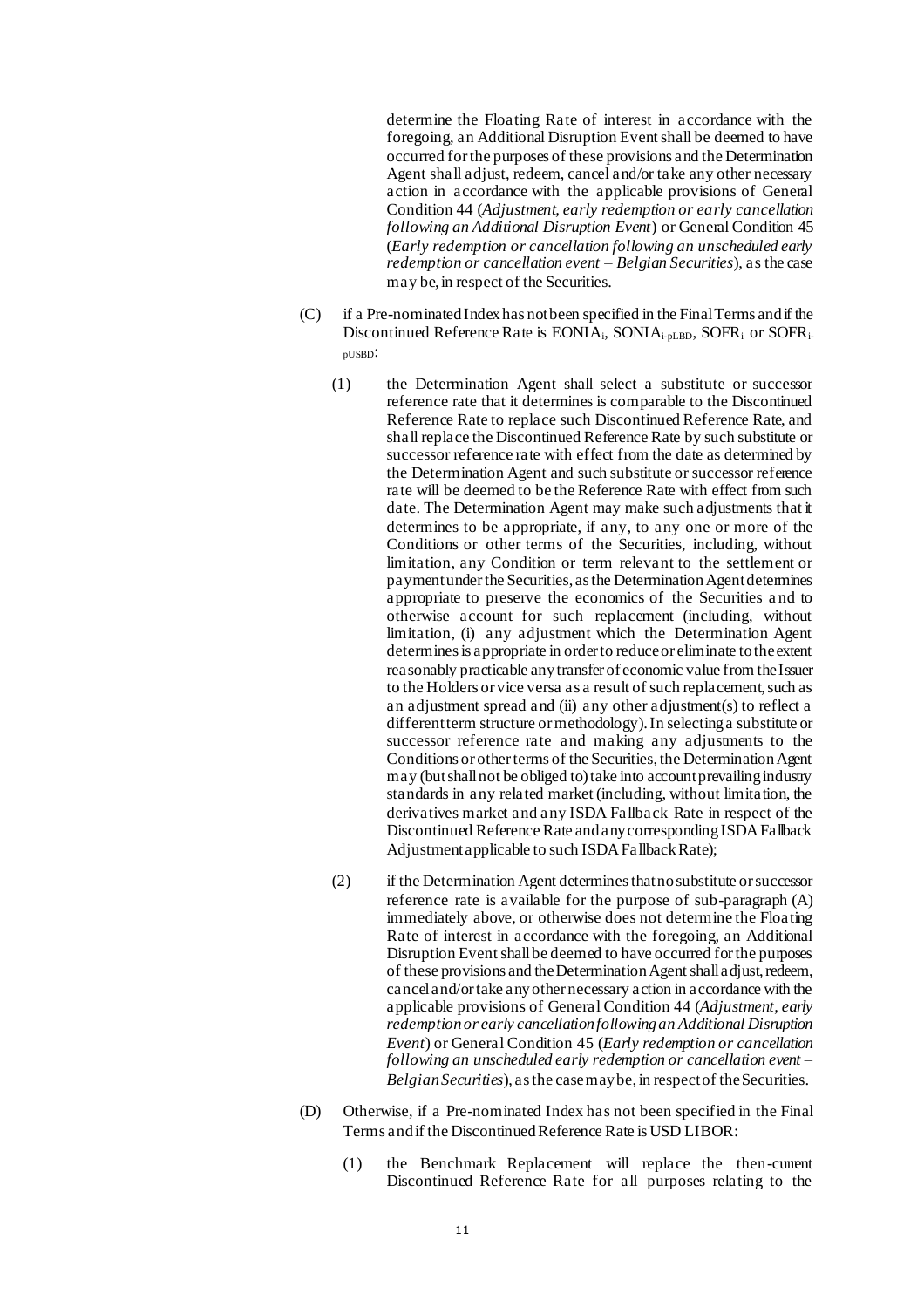Securities in respect of such determination on the Interest Determination Date and all determinations on all subsequent dates under the Securities;

- (2) in connection with the implementation of a Benchmark Replacement, the Issuer or the Determination Agent may make Benchmark Replacement Conforming Changes from time to time;
- (3) if the Determination Agent determines that no substitute or successor reference rate is available for the purpose of sub-paragraph (A) immediately above, or otherwise does not determine the Floating Rate of interest in accordance with the foregoing, an Additional Disruption Event shall be deemed to have occurred for the purposes of these provisions and the Determination Agent shall adjust, redeem, cancel and/or take any other necessary action in accordance with the applicable provisions of General Condition 44 (*Adjustment, early redemption or early cancellation following an Additional Disruption Event*) or General Condition 45 (*Early redemption or cancellation following an unscheduled early redemption or cancellation event – Belgian Securities*), as the case may be, in respect of the Securities.";
- (b) inserting the following new General Conditions  $9.4(d)(v)(E)$  and  $9.4(d)(v)(F)$  immediately after General Condition 9.4(d)(v)(D) on page 120of the Base Prospectus 9 Securities Note as follows:

#### "(E) **Interim adjustments**

For the avoidance of doubt, the Determination Agent shall not be obliged to take any action immediately upon the occurrence of a Benchmark Transition Event, but instead may continue to apply the Discontinued Reference Rate (if such rate remains available and its use under the relevant Securities is not legally prohibited) for an interim period and may substitute such rate and/or make adjustments to the Conditions or other terms of the Securities or take any other appropriate action as permitted in this General Condition  $9.4(d)(v)$  at such time as it determines appropriate.

#### (F) **Administrator/Benchmark Event**

If the Determination Agent determines that an event in respect of an Underlying Asset constitutes both a Benchmark Transition Event and an Administrator/Benchmark Event, the Determination Agent may determine to treat such event as either a Benchmark Transition Event or an Administrator/Benchmark Event in its discretion."; and

- (c) renumbering General Condition 9.4(d)(vii) (*Changes in Reference Rate*) in the sub-section entitled "Section C: INTEREST, COUPON, OPTIONAL EARLY SETTLEMENT, AUTOMATIC SETTLEMENT (AUTOCALL), FINAL SETTLEMENT AND NOMINAL CALL EVENT" on pages 120 to 121 of the Base Prospectus 9 Securities Note to "General Condition  $9.4(d)(v)(G)$ " (and reordering it in the Base Prospectus 9 Securities Note accordingly) so that it immediately follows General Condition  $9.4(d)(v)(F)$ (*Administrator/Benchmark Event*);
- (iv) amending General Condition 9.4(e) (*Relevant defined terms*) in the sub-section entitled "Section C: INTEREST, COUPON, OPTIONAL EARLY SETTLEMENT, AUTOMATIC SETTLEMENT (AUTOCALL), FINAL SETTLEMENT AND NOMINAL CALL EVENT" on pages 121 to 123 of the Base Prospectus 9 Securities Noteby: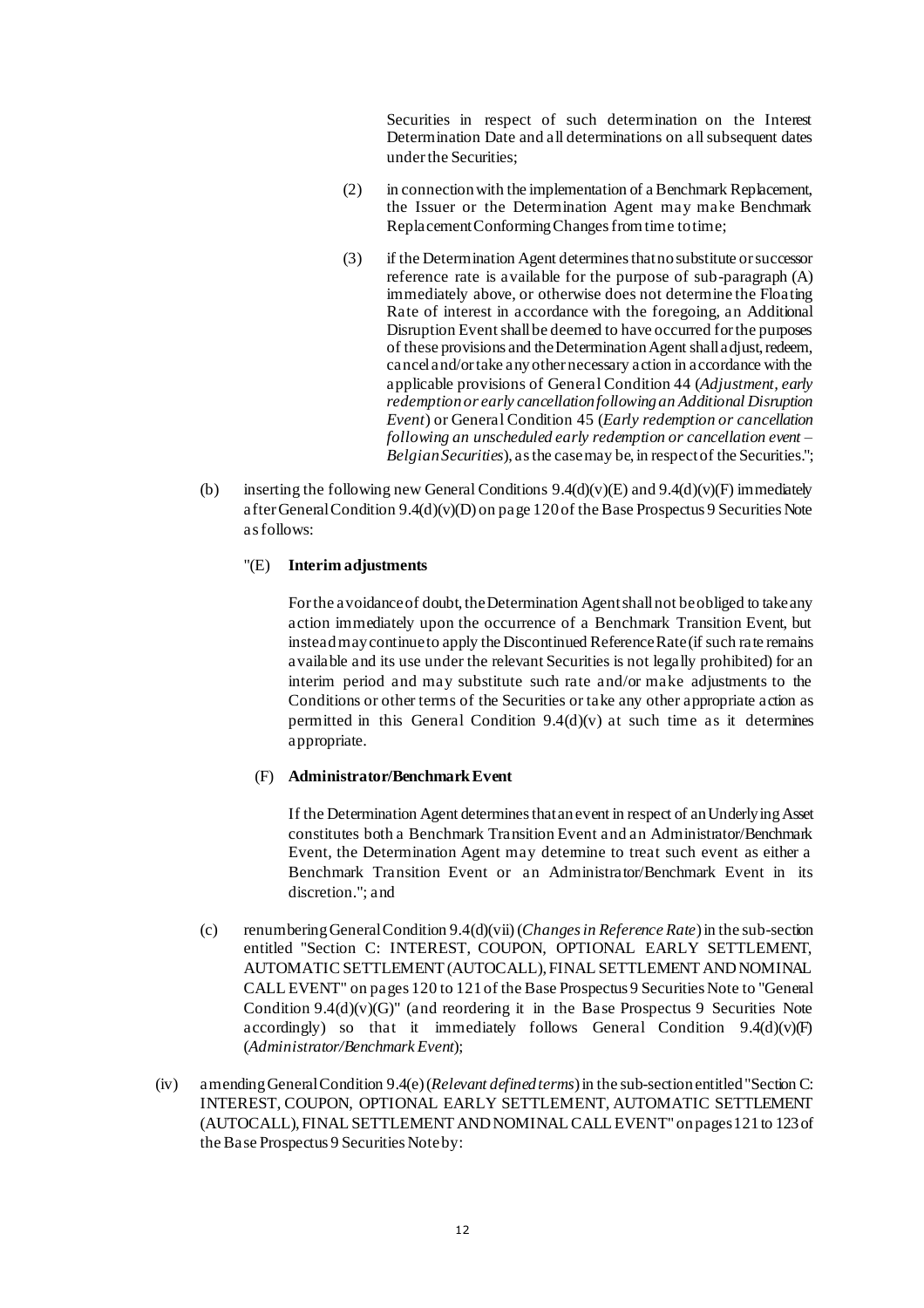(a) deleting the definition for "Interest Determination Date" on page 121 of the Base Prospectus 9 Securities Note in its entirety and replacing it with the following:

""**Interest Determination Date**" means any of the following, as applicable:

- (i) with respect to an Interest Calculation Period and a Reference Rate other than EONIA, SONIA or SOFR, the date specified as such in the Final Terms or, if none is so specified:
	- (A) the first day of such Interest Calculation Period, if the relevant currency is sterling or Hong Kong dollar;
	- (B) the date falling two TARGET Business Days prior to the first day of such Interest Calculation Period, if the relevant currency is euro; or
	- $(C)$  in any other case, the date falling two London Business Days prior to the first day of such Interest Calculation Period;
- (ii) with respect to an Interest Calculation Period and EONIA, unless specified otherwise in the Final Terms, the last TARGET Business Day of such Interest Calculation Period;
- (iii) with respect to an Interest Calculation Period and SONIA Compound with Lookback, unless specified otherwise in the Final Terms, the last London Business Day of such Interest Calculation Period;
- (iv) with respect to an Interest Calculation Period and SOFR Compound with Observation Period Shift, unless specified otherwise in the Final Terms, the day falling the number of Observation Shift Days immediately preceding the Interest Period End Date of such Interest Calculation Period; and
- (v) with respect to an Interest Calculation Period and SOFR Compound with Lookback, unless specified otherwise in the Final Terms, the last U.S. Government Securities Business Day of such Interest Calculation Period."; and
- (b) deleting the definition for "Reference Rate" on page 122 of the Base Prospectus 9 Securities Note in its entirety and replacing it with the following:

""**Reference Rate**" means, in respect of any relevant period or day, any of the following as specified in the Final Terms: (a) a floating interest rate, (b) a swap rate, (c) EONIA, (d) SONIA or (e) SOFR. Where the Final Terms specifies 'CMS Rate Determination' to be applicable (where applicable, in relation to the relevant Reference Rate), 'Reference Rate' shall be construed to include a CMS Reference Rate. If more than one Reference Rate is specified, 'Reference Rate' shall be construed to refer to each rate defined or specified as such, or determined, in respect of the relevant period or day as specified in the Final Terms.";

- (v) amending General Condition 12.25 (*Ladder Call*) in the sub-section entitled "Section C: INTEREST, COUPON, OPTIONAL EARLY SETTLEMENT, AUTOMATIC SETTLEMENT (AUTOCALL), FINAL SETTLEMENT AND NOMINAL CALL EVENT" on pages 243 to 248of the Base Prospectus 9 Securities Note by:
	- (a) deleting General Condition 12.25(b) (*Cash Settlement*) on pages 243 to 245 of the Base Prospectus 9 Securities Note in its entirety and replacing it with the following:
		- "(b) **Cash Settlement**

If the Final Terms specifies 'Settlement Method' to be 'Cash', then provided that none of an Optional Early Settlement Event, a Nominal Call Event, an Automatic Settlement (Autocall) Event or any other redemption or purchase or cancellation of the Securities has occurred prior to the Scheduled Settlement Date, each Security will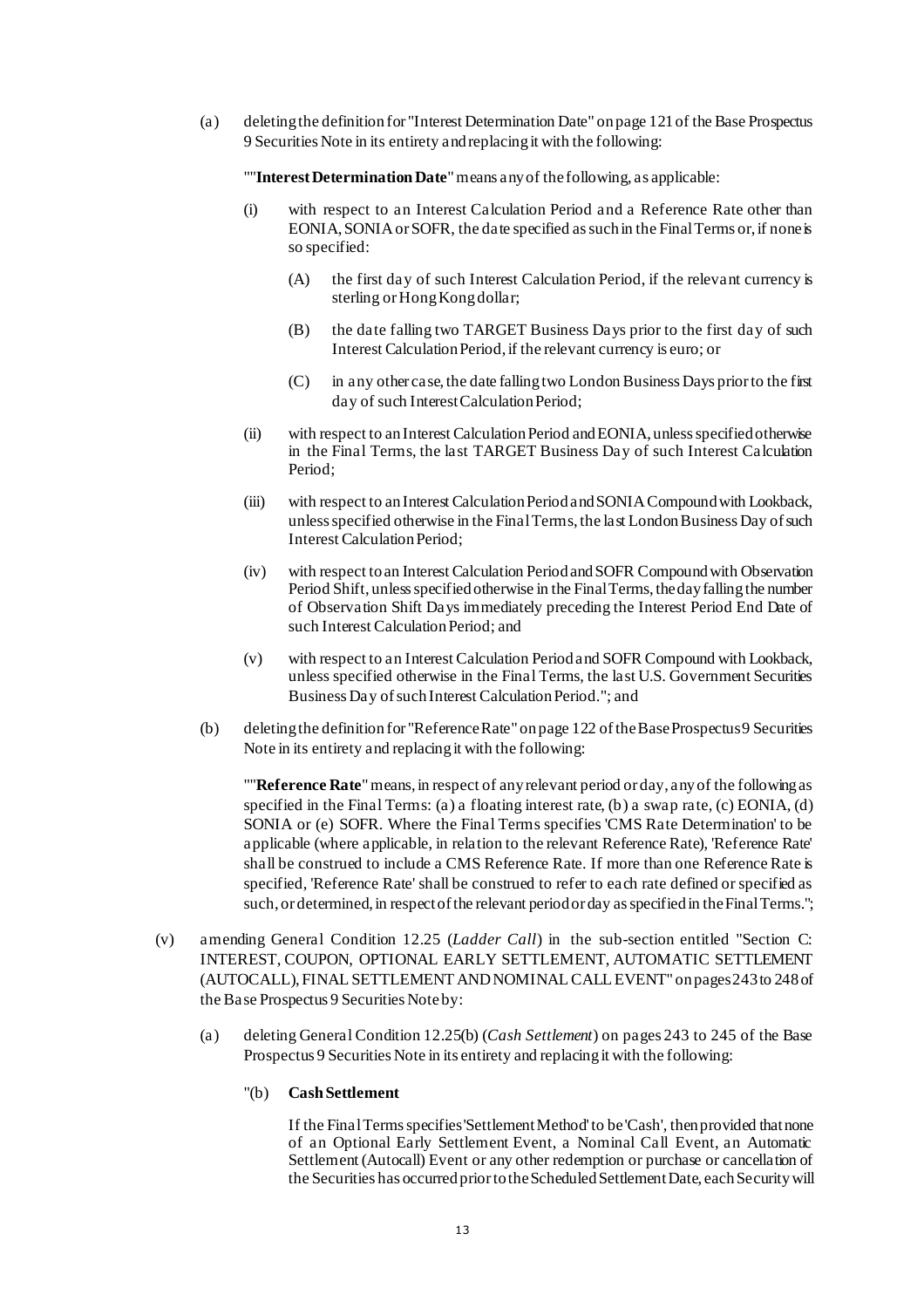be redeemed by the Issuer on the Scheduled Settlement Date at the "**Final Cash Settlement Amount**" which will be a cash amount in the Settlement Currency per Calculation Amount determined in accordance with the following as the sum of:

- (i) (A) if a Ladder Trigger Event has occurred and:
	- (1) if the Final Terms specifies 'Cap<sub>(Settlement)</sub>' to be 'Not Applicable', then:

 $CA \times$  Participation(Settlement) × Max(FP – SPP, Ladder Payoff)

(2) if the Final Terms specifies 'Cap<sub>(Settlement)</sub>' to be 'Applicable', then:

CA × Participation(Settlement) × Min[Cap(Settlement), Max(FP − SPP, Ladder Payoff)]

- (B) if a Ladder Trigger Event has not occurred and:
	- (1) if the Final Terms specifies 'Cap<sub>(Settlement)</sub>' to be 'Not Applicable', then:

 $CA \times$  Participation<sub>(Settlement)</sub> × Max(FP – SPP, 0%)

(2) if the Final Terms specifies 'Cap<sub>(Settlement)</sub>' to be 'Applicable', then:

CA× Participation(Settlement) × Min[Cap(Settlement), Max(FP − SPP, 0%)]

## **PLUS EITHER:**

(ii) if the Final Terms specifies 'Downside' to be 'Not Applicable', then:

CA × Protection Level

#### **OR**

(iii) if the Final Terms specifies 'Downside' to be 'Applicable', then:

#### **EITHER:**

- (A) if DFP < SPP and the Final Terms specifies 'Knock-in Trigger Event' to be 'Not Applicable', then:
	- (1) if a Ladder Trigger Event has occurred and the Final Terms specifies 'Ladder Trigger Event Downside Deactivation' to be 'Applicable', then:

#### CA × Protection Level

(2) if either (a) a Ladder Trigger Event has occurred and the Final Terms specifies 'Ladder Trigger Event Downside Deactivation' to be 'Not Applicable', or (b) a Ladder Trigger Event has not occurred, then:

 $CA \times Max\{DF, Protection Level - [DP x (SPP - DFP)]\}$ 

#### **OR**

(B) if DFP < SPP and the Final Terms specifies 'Knock-in Trigger Event' to be 'Applicable', then: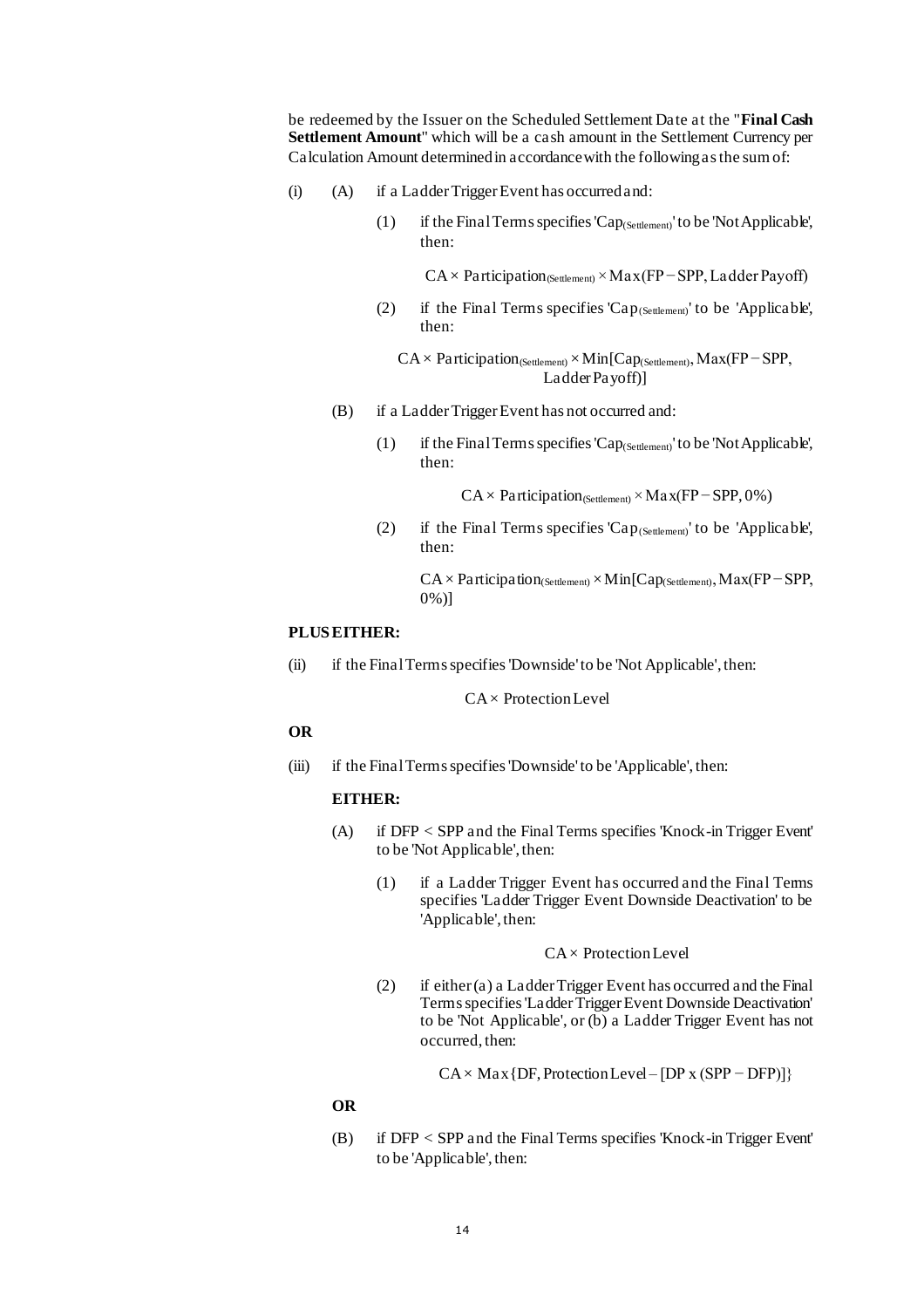(1) if a Ladder Trigger Event has occurred and the Final Terms specifies 'Ladder Trigger Event Downside Deactivation' to be 'Applicable', then:

#### $CA \times$  Protection Level

- (2) if either (a) a Ladder Trigger Event has occurred and the Final Terms specifies 'Ladder Trigger Event Downside Deactivation' to be 'Not Applicable', or (b) a Ladder Trigger Event has not occurred, then:
	- (a) if either:
		- (i) Knock-in Barrier Type = American and a Knockin Trigger Event has occurred; or
		- (ii) Knock-in Barrier Type = European and DFP  $\lt$ Knock-in Barrier Percentage,

then:

 $CA \times Max$  {DF, Protection Level – [DP x (SPP – DFP)]}

(b) otherwise:

 $CA \times$  Protection Level

**OR**

(C) otherwise, if  $DFP \geq SPP$ , then:

 $CA \times$  Protection Level

For the avoidance of doubt, if any of paragraph (ii) or (iii) above does not apply, the amount payable under such paragraph (ii) or(iii) shall be zero."; and

- (b) inserting the following new definition in the relevant alphabetical orderin General Condition 12.25(c) (*Relevant defined terms*) on page 247 of the Base Prospectus 9 Securities Note as follows:
	- **"** $\bullet$  **"Participation**<sub>(Settlement)</sub>" means the percentage as specified in the Final Terms.";
- (vi) deleting General Condition 47 (*Administrator/Benchmark Event*) in the sub-section entitled "Section H: GENERAL PROVISIONS" on page 294 of the Base Prospectus 9 Securities Note in its entirety and replacing it with the following:

#### "47. **Administrator/Benchmark Event**

If an Administrator/Benchmark Event occurs in respect of the Securities, then:

(a) If the Administrator/Benchmark Event has occurred in respect of an Underlying Asset and a Pre-nominated Index has been specified in the Final Terms in respect of such Underlying Asset, the relevant Underlying Asset shall be replaced by such Prenominated Index with effect from the date as determined by the Determination Agent and the Pre-nominated Index will be deemed to be the Underlying Asset with effect from such date. The Determination Agent may make such adjustments that it determines to be appropriate, if any, to any one or more of the Conditions or other terms of the Securities, including without limitation, any Condition or term relevant to the settlement or payment under the Securities, as the Determination Agent determines appropriate to preserve the economics of the Securities and to otherwise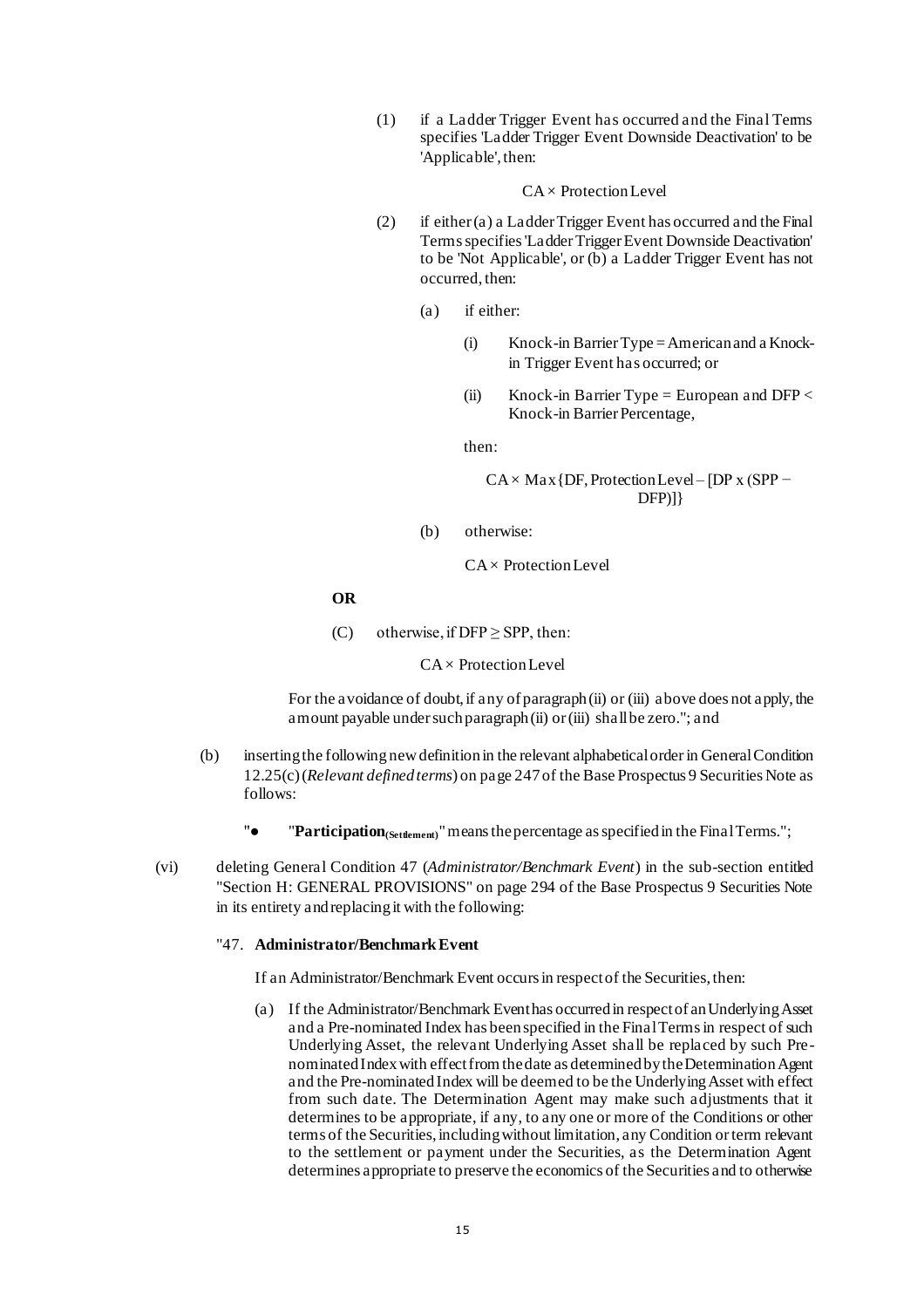account for such replacement (including, without limitation, (i) any adjustment which the Determination Agent determines is appropriate in order to reduce or eliminate to the extent reasonably practicable any transfer of economic value from the Issuer to the Holders or vice versa as a result of such replacement and (ii) any other adjustment(s) to reflect a different term structure or methodology). If the Determination Agent determines that an event in respect of an Underlying Asset constitutes both a Benchmark Transition Event and an Administrator/Benchmark Event, the Determination Agent may determine to treat such event as either a Benchmark Transition Event or an Administrator/Benchmark Event in its discretion. Notwithstanding anything else in this paragraph, in the event that the Administrator/Benchmark Event comprises a Modification Event, the Determination Agent may determine, in its discretion, not to undertake any or all of the actions described in this paragraph; or

- (b) Otherwise than in the circumstances of (a) above, an Additional Disruption Event shall be deemed to have occurred for the purposes of these provisions and the Determination Agent shall adjust, redeem, cancel and/or take any other necessary action in accordance with the applicable provisions of General Condition 44 (*Adjustment, early redemption or early cancellation following an Additional Disruption Event*) or General Condition 45 (*Early redemption or cancellation following an unscheduled early redemption or cancellation event – Belgian Securities*), as the case may be, in respect of the Securities.";and
- (vii) amending General Condition 65.1 (*Definitions*) in the sub-section entitled "Section H: GENERAL PROVISIONS" on pages 312 to 380 of the Base Prospectus 9 Securities Note by:
	- (a) deleting limb (d) in the definition for "Administrator/Benchmark Event" on page 315 of the Base Prospectus 9 Securities Note in its entirety and replacing it with the following:
		- "(d) a "**Modification Event**", being any material change in the methodology or other terms of the Relevant Benchmark has occurred or is likely to occur.";
	- (b) deleting the definition for "Benchmark Replacement Date" on pages 321 to 322 of the Base Prospectus 9 Securities Note in its entirety and replacing it with the following:

""**Benchmark Replacement Date**" means the earliest to occur of the following events with respect to the then-current Discontinued Reference Rate:

- (a) in the case of paragraph (a) or (b) of the definition of "Benchmark Transition Event", the later of (i) the date of the public statement or publication of information referenced therein and (ii) the date on which the administrator of the Reference Rate permanently or indefinitely ceases to provide the Reference Rate; or
- (b) in the case of paragraph (c) of the definition of "Benchmark Transition Event", the date of the public statement or publication of information referenced therein, even though the Reference Rate continues to be provided on such date.

For the avoidance of doubt, if the event giving rise to the Benchmark Replacement Date occurs on the same day as, but earlier than, the Relevant Screen Time in respect of any determination, the Benchmark Replacement Date will be deemed to have occurred prior to the Relevant Screen Timefor such determination.";

(c) deleting the definition for "Benchmark Transition Event" on page 322 of the Base Prospectus 9 Securities Note in its entirety and replacing it with the following:

"**Benchmark Transition Event**" means the occurrence of one or more of the following events with respect to the then-current Reference Rate: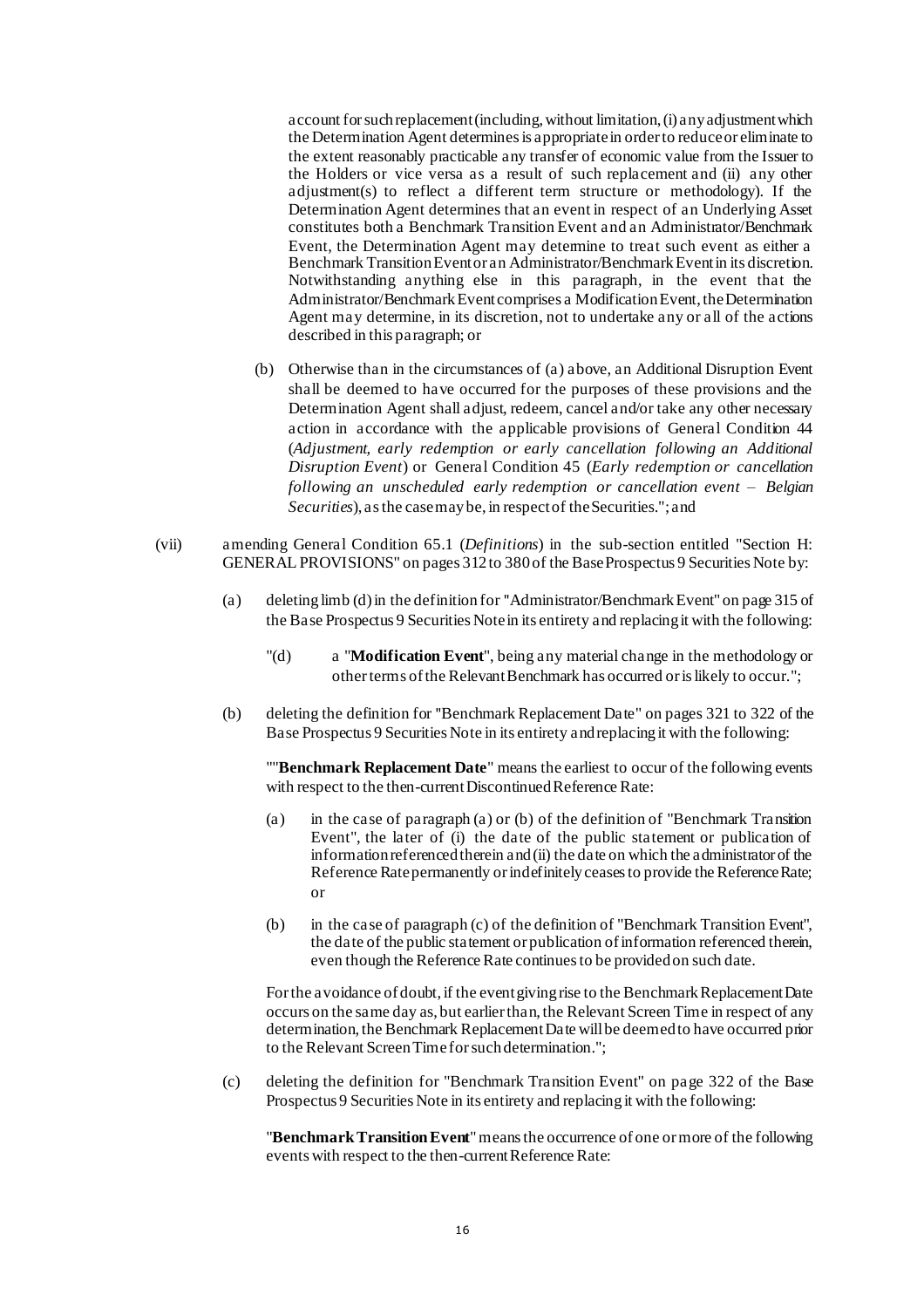- (a) a public statement or publication of information by or on behalf of the administrator of the Reference Rate announcing that such administrator has ceased or will cease to provide the Reference Rate, permanently or indefinitely, provided that, at the time of such statement or publication, there is no successor administrator that will continue to provide the Reference Rate;
- (b) a public statement or publication of information by the regulatory supervisor for the administrator of the Reference Rate, the central bank for the currency of the Reference Rate, an insolvency official with jurisdiction over the administrator for the Reference Rate, a resolution authority with jurisdiction over the administrator for the Reference Rate or a court or an entity with similar insolvency or resolution authority over the administrator for the Reference Rate, which states that the administrator of the Reference Rate has ceased or will cease to provide the Reference Rate permanently or indefinitely, provided that, at the time of such statement or publication, there is no successor administrator that will continue to provide the Reference Rate; or
- (c) a public statement or publication of information by the regulatory supervisor for the administrator of the Reference Rate announcing that the regulatory supervisor has determined that such Reference Rate is no longer, or as of a specified future date will no longer be, representative of the underlying market and economic reality that such Reference Rate is intended to measure and that representativeness will not be restored.";
- (d) deleting the definition for "Federal Reserve Bank of New York's Website" on page 338 of the Base Prospectus 9 Securities Note in its entirety;
- (e) deleting the definition for "ISDA Fallback Adjustment" on page 353 of the Base Prospectus 9 Securities Note in its entirety and replacing it with the following:

""**ISDA Fallback Adjustment**" means the spread adjustment (which may be a positive or negative value or zero) that would apply for derivatives transactions referencing the ISDA Definitions to be determined upon the occurrence of an index cessation event with respect to a Discontinued Reference Rate for the applicable tenor.";

(f) deleting the definition for "ISDA Fallback Rate" on page 353 of the Base Prospectus 9 Securities Note in its entirety and replacing it with the following:

""**ISDA Fallback Rate**" means the rate that would apply for derivatives transactions referencing the ISDA Definitions to be effective upon the occurrence of an index cessation date with respect to a Discontinued Reference Rate for the applicable tenor excluding the applicable ISDA Fallback Adjustment.";

(g) deleting the definition for "SOFR" on page 373 of the Base Prospectus 9 Securities Note in its entirety and replacing it with the following:

""**SOFR**" means, with respect to any day, the secured overnight financing rate published for such day by the Federal Reserve Bank of New York, as the administrator of the benchmark, (or a successor administrator) on the Relevant Screen Page at the Relevant Screen Time."; and

(h) inserting the following new definition in the relevant alphabetical order on page 378 of the Base Prospectus 9 Securities Note as follows:

""**U.S. Government Securities Business Day**" means any day except for a Saturday, Sunday or a day on which the Securities Industry and Financial Markets Association (or any successor thereto) recommends that the fixed income departments of its members be closed for the entire day for purposes of trading in U.S. government securities.".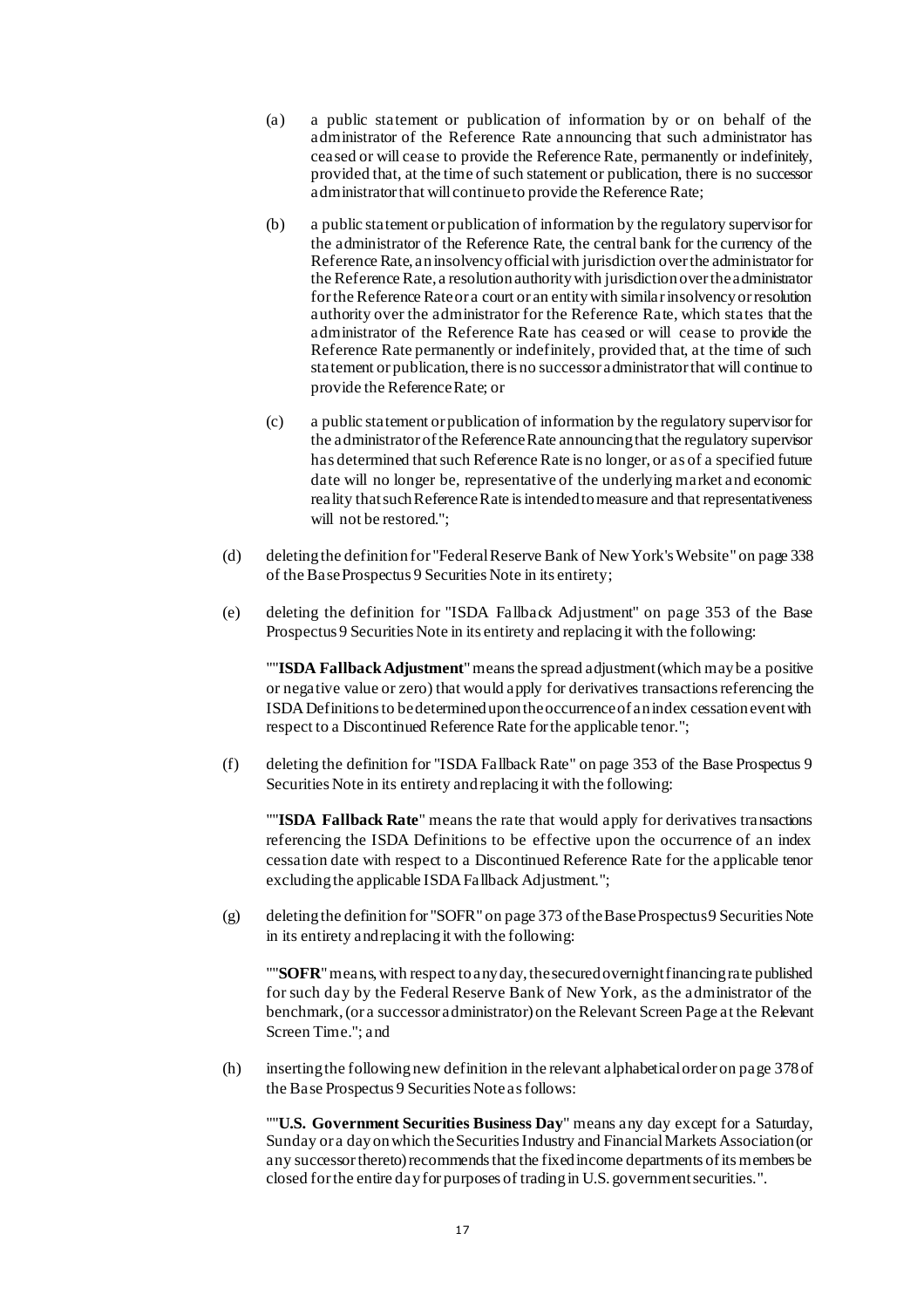### **C) DESCRIPTION OF THE BARCLAYS MUTUAL FUND INDICES**

A new section entitled "Description of the Barclays Mutual Fund Indices" as set out in Schedule 2 attached hereto shall be inserted immediately after the end of the section entitled "Terms and Conditions of the Securities" on page 407 of the Base Prospectus 9 Securities Note (and the Table of Contents on pages 10 to 12 of the Base Prospectus 9 Securities Note shall be deemed to be updated accordingly).

## **D) AMENDMENTS TO THE SECTION ENTITLED "FORM OF FINAL TERMS (NOTES AND CERTIFICATES)"**

The section entitled "Form of Final Terms (Notes and Certificates)" on pages 408 to 449 of the Base Prospectus 9 Securities Note shall be a mended by:

- (i) deleting the reference to "Relevant Time" in the relevant line item under item 16(g)(i) (*[CMS Rate Determination]*) of PART A – CONTRACTUAL TERMS on page 415 of the Base Prospectus 9 Securities Note and replacing it with "Relevant Screen Time";
- (ii) deleting item 16(g)(ii) (*[Floating Rate Determination]*) of PART A CONTRACTUAL TERMS on pages 415 to 416 of the Base Prospectus 9 Securities Note in its entirety and replacing it with the following:

| $"(\text{ii})$ | Floating Rate Determination: |                                                     | [Applicable] [Not Applicable]                                                                                                                                                                          |  |
|----------------|------------------------------|-----------------------------------------------------|--------------------------------------------------------------------------------------------------------------------------------------------------------------------------------------------------------|--|
|                | $[-]$                        | Reference Rate:                                     | [•] [LIBOR] [EURIBOR] [EONIA] [SONIA<br>Compound with Lookback] [SOFR Compound<br>Observation Period<br>with<br>Shift]<br><b>ISOFR</b><br>Compound with Lookback]]                                     |  |
|                | $[-]$                        | Designated Maturity:                                | [•] [Month[s]] [Year[s]] [Not Applicable]                                                                                                                                                              |  |
|                | $\equiv$                     | Offered Quotation:<br>[Applicable] [Not Applicable] |                                                                                                                                                                                                        |  |
|                | $\equiv$                     | Arithmetic Mean:                                    | [Applicable] [Not Applicable]                                                                                                                                                                          |  |
|                | $[-]$                        | <b>Interest Determination Date:</b>                 | [•] [Not Applicable]]                                                                                                                                                                                  |  |
|                | $\qquad \qquad -$            | Relevant Screen Page:                               | [Refinitiv Screen LIBOR01 Page]<br>[Refinitiv Screen EURIBOR01 Page]<br>$\left[\bullet\right]$                                                                                                         |  |
|                | $\overline{\phantom{m}}$     | <b>Relevant Screen Time:</b>                        | $\left[\bullet\right]$ [a.m.]/[p.m.] $\left[\bullet\right]$ time]                                                                                                                                      |  |
|                |                              | Relevant Interbank Market:                          | $\lbrack \bullet \rbrack$                                                                                                                                                                              |  |
|                | $[-]$                        | ["p"] [Observation Shift]<br>$Days$ :               | $\lbrack \bullet \rbrack \rbrack$                                                                                                                                                                      |  |
|                |                              | Lookback/suspension<br>period of Compound<br>SOFR:  | [[ $\bullet$ ] days] [Not Applicable]                                                                                                                                                                  |  |
|                |                              | Pre-nominated Index:                                | [•] [As defined in General Condition 65.1 in<br>respect of [GBP LIBOR] [EURIBOR] [EUR<br>LIBOR] [EONIA] [USD LIBOR] [JPY TIBOR]<br>[HKD HIBOR] [CHF LIBOR] [AUD BBSW]<br>[CAD CDOR]] [Not Applicable]] |  |
|                |                              | Linear Interpolation:                               | [Applicable] [Not Applicable]";                                                                                                                                                                        |  |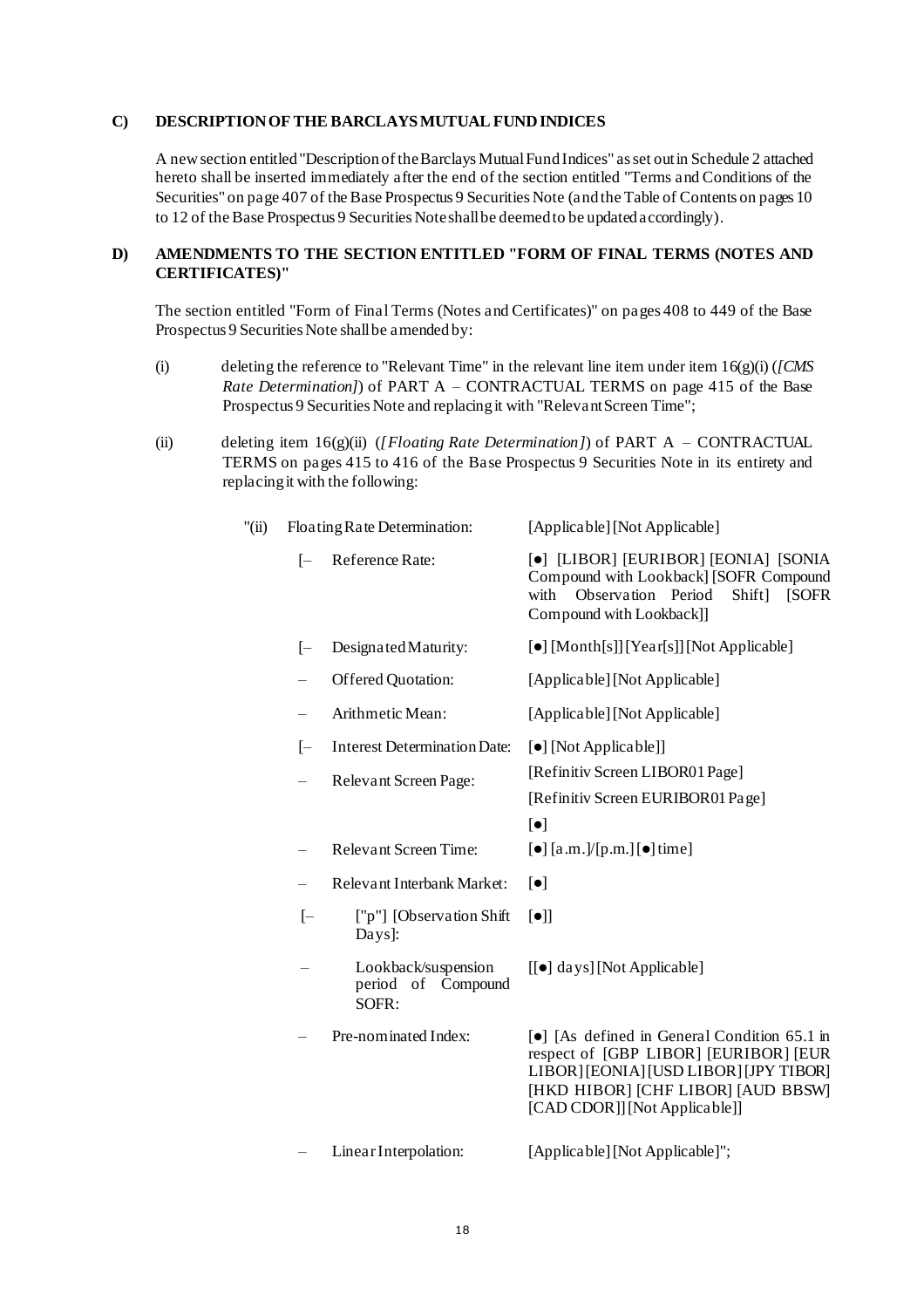(iii) inserting the following new item immediately after item 5 (*YIELD*) of PART B – OTHER INFORMATION on page 444 of the Base Prospectus 9 Securities Note as follows:

## "[6.] [**HISTORIC INTEREST RATES**]

[Details of historic [LIBOR/EURIBOR/EONIA/SONIA/SOFR/[⚫] *(specify reference rates not disclosed in the Base Prospectus for an issuance of Excluded Securities only)*] rates can be obtained from [Bloomberg Screen [●]] [Refinitiv Screen [●] Page] [●].]"; and

(iv) inserting the following at the end of item 6 (*[PAST AND FUTURE PERFORMANCE OF UNDERLYING ASSET(S), AND OTHER INFORMATION CONCERNING THE UNDERLYING*  ASSET[S]]) (renumbered as item 7 accordingly) of PART B – OTHER INFORMATION on page 444 of the Base Prospectus 9 Securities Note as follows:

"[*Insert if one or more Underlying Assets is a Barclays Mutual Funds Index:*

Additional Information relating to [*insert name of index*]

1. The Fund[s] included in the [*insert name of index*] and [its weight]/[their respective weights] and other relevant information are as specified in the table below:

|    | <b>Fund</b> | <b>Bloomberg</b><br>ticker | <b>Fund Lag</b> | Weight |
|----|-------------|----------------------------|-----------------|--------|
| ., |             |                            |                 |        |

[*Repeat for each Fund*]

- 2. Type: [Excess Return]/[Total Return]
- 3. Index Currency: [●]
- 4. Target Volatility: [ $\bullet$ ]
- 5.  $Cap: [\bullet]$
- 6. Adjustment Factor: [⚫]
- 7. Dividend Indicator: [0]/[1]
- 8. Index Base Date: [ $\bullet$ ]
- 9. Actual Exposure: [Type 1: No Threshold]/[Type 2: Absolute Threshold]/[Type 3: Relative Threshold]
- 10. Rebalancing threshold ("**T**"): [ $\bullet$ ]
- 11. Realised Volatility: [Type A]/[Type B]/[Type C]
- 12. Rebalancing Cost: [ $\bullet$ ]
- 13. Fixed rate of deduction in respect of [each]/[the] Fund: [ $\bullet$ ]

(*Repeat for each Underlying Asset*)]".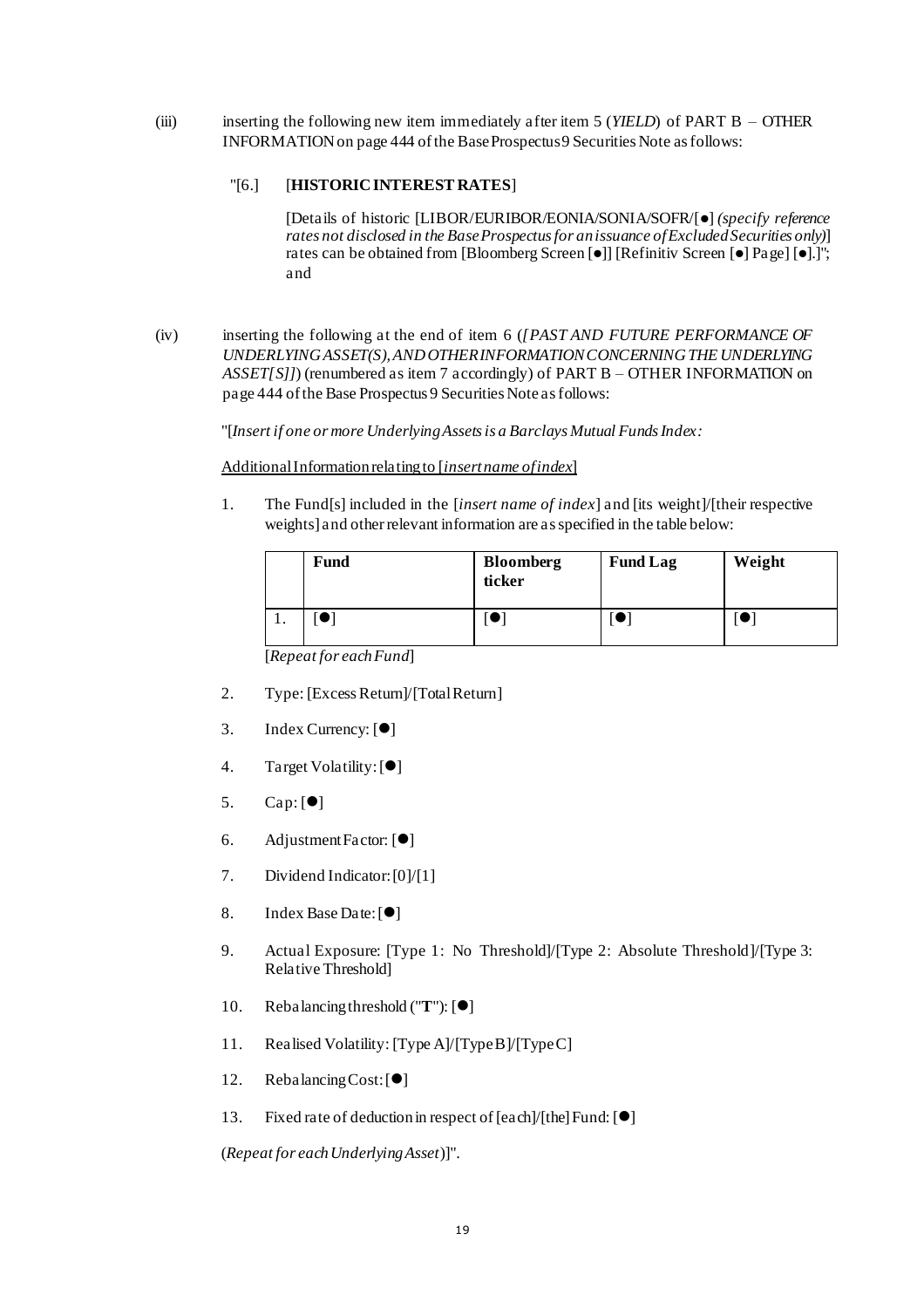#### **E) AMENDMENTS TO THE SECTION ENTITLED "FORM OF FINAL TERMS (EXERCISABLE CERTIFICATES)"**

The section entitled "Form of Final Terms (Exercisable Certificates)" on pages 450 to 486 of the Base Prospectus 9 Securities Note shall be a mended by:

- (i) inserting "[Floating]" as an additional elective immediately after the elective "[Fixed with Memory (following the exercise of the Switch Option)]" under item 18 (*Coupon Type: General Condition 9 (Interest)*) of PART A – CONTRACTUAL TERMS on page 454 of the Base Prospectus 9 Securities Note;
- (ii) inserting the following as the new item 18(e) (*Information relating to the Floating Rate*) of PART A – CONTRACTUAL TERMS on page 456 of the Base Prospectus 9 Securities Note as follows:
	- "(e) Information relating to the Floating [Applicable] [Not Applicable] Rate:
		- [(i) CMS Rate Determination:] [Applicable] [Not Applicable]
			- Specified Swap Rate:  $[\bullet]$
			- Reference Currency:  $\lceil \bullet \rceil$
			- $-$  Designated Maturity:  $\lceil \bullet \rceil$
			- Relevant Screen page:  $\lceil \bullet \rceil$
			- Relevant Screen Time: [ $\bullet$ ]
			- Pre-nominated Index:  $[\bullet]$  [Not Applicable]
			- Linear Interpolation: [Applicable] [Not Applicable]
		- [(ii) Floating Rate Determination:] [Applicable] [Not Applicable]
			- [– Reference Rate: [⚫] [LIBOR] [EURIBOR] [EONIA] [SONIA Compound with Lookback] [SOFR Compound with Observation Period Shift] [SOFR Compound with Lookback]]
			- [- Designated Maturity:  $[\bullet]$  [Month[s]] [Year[s]] [Not Applicable]
			- Offered Quotation: [Applicable] [Not Applicable]
			- Arithmetic Mean: [Applicable] [Not Applicable]
			- [– Coupon Determination Date: [⚫] [Not Applicable]]
				- Relevant Screen Page: [Refinitiv Screen LIBOR01 Page] [Refinitiv Screen EURIBOR01 Page]  $\lceil \bullet \rceil$
			- Relevant Screen Time:  $[\bullet]$  [a.m.]/[p.m.]  $[\bullet]$  time]
			- Relevant Interbank [⚫] Market:
			- $[-$  ["p"] [Observation  $[\bullet]$ ] Shift Days]: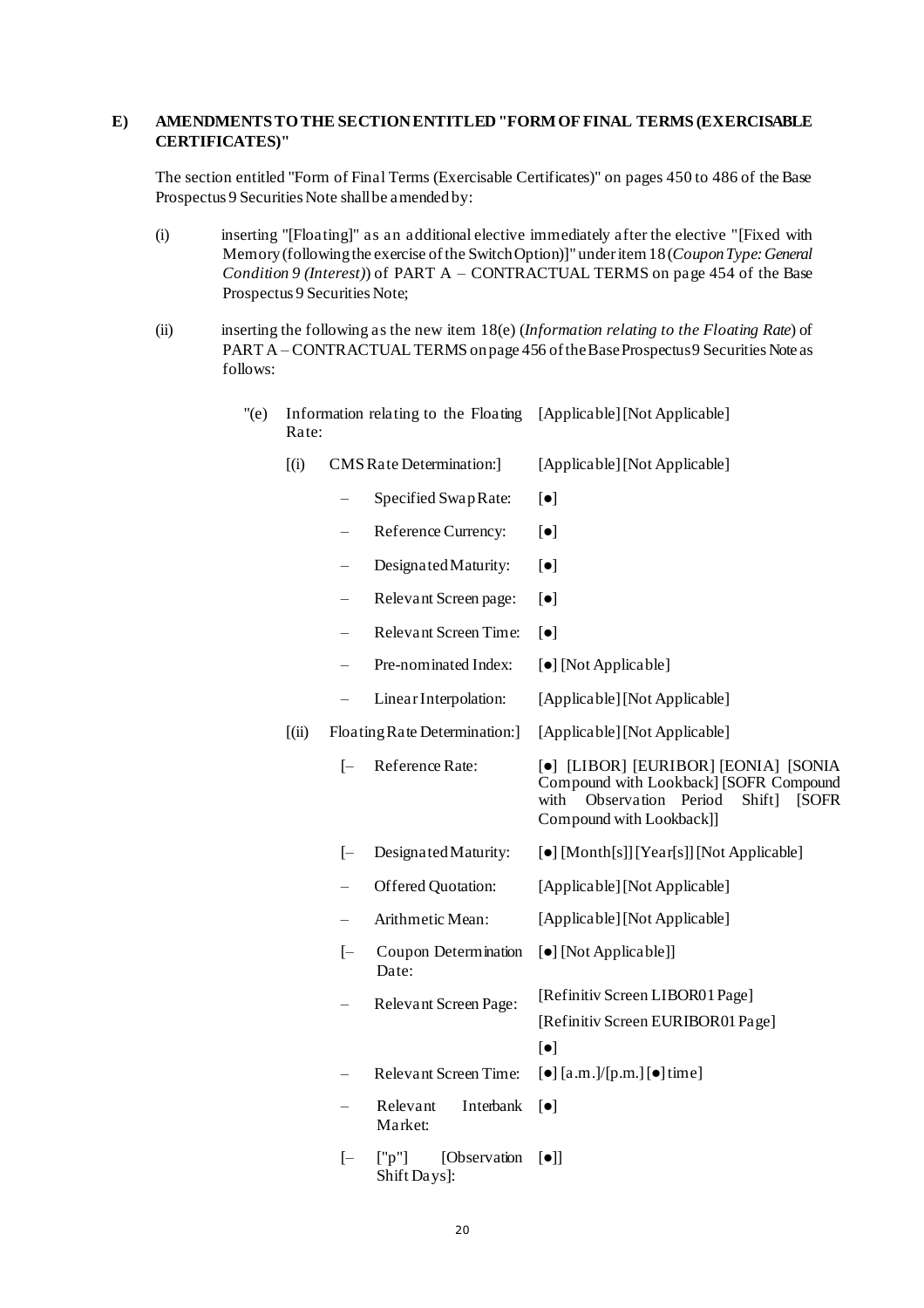|                                        |                | period of Compound<br>SOFR:                 | Lookback/suspension [[ $\bullet$ ] days] [Not Applicable]                                                                                                                                                   |
|----------------------------------------|----------------|---------------------------------------------|-------------------------------------------------------------------------------------------------------------------------------------------------------------------------------------------------------------|
|                                        |                | Pre-nominated Index:                        | <b>•</b> [As defined in General Condition 65.1 in<br>respect of [GBP LIBOR] [EURIBOR] [EUR<br>LIBOR] [EONIA] [USD LIBOR] [JPY TIBOR]<br>[HKD HIBOR] [CHF LIBOR] [AUD BBSW]<br>[CAD CDOR]] [Not Applicable]] |
|                                        |                | Linear Interpolation:                       | [Applicable] [Not Applicable]                                                                                                                                                                               |
| $\left[\left(\text{iii}\right)\right]$ |                | Bank of England Base Rate<br>Determination: | [Not Applicable][Applicable]                                                                                                                                                                                |
|                                        |                | Designated Maturity:                        | $[\bullet]$                                                                                                                                                                                                 |
|                                        | $[(v)$ Margin: |                                             | [Plus/Minus] [•] [Not Applicable]                                                                                                                                                                           |
|                                        |                | $[$ (vi) Minimum Interest Rate: $]$         | [•]% [per annum] [Not Applicable]                                                                                                                                                                           |
|                                        |                | $[$ (vii) Maximum Interest Rate: $]$        | [Plus/Minus] [•] [Not Applicable]";                                                                                                                                                                         |

(iii) inserting the following new item immediately after item 4 (*REASONS FOR THE OFFER, ESTIMATED NET PROCEEDS AND TOTAL EXPENSES*) *of PART B – OTHER INFORMATION* on page 482 of the Base Prospectus 9 Securities Note as follows:

#### "[5.] [**HISTORIC INTEREST RATES**]

[Details of historic [LIBOR/EURIBOR/EONIA/SONIA/SOFR/[⚫] *(specify reference rates not disclosed in the Base Prospectus for an issuance of Excluded Securities only)*] rates can be obtained from [Bloomberg Screen [⚫]] [Refinitiv Screen [⚫] Page] [⚫].]"; and

(iv) inserting the following at the end of item 5 (*[PAST AND FUTURE PERFORMANCE OF UNDERLYING ASSET(S), AND OTHER INFORMATION CONCERNING THE UNDERLYING ASSET[S]]*) (renumbered as item 6 accordingly) of PART B – OTHER INFORMATION on page 482 of the Base Prospectus 9 Securities Note as follows:

"[*Insert if one or more Underlying Assets is a Barclays Mutual Funds Index:*

Additional Information relating to [*insert name of index*]

1. The Fund[s] included in the [*insert name of index*] and [its weight]/[their respective weights] and other relevant information are as specified in the table below:

| Fund | <b>Bloomberg</b><br>ticker | <b>Fund Lag</b> | Weight |
|------|----------------------------|-----------------|--------|
|      |                            |                 |        |

[*Repeat for each Fund*]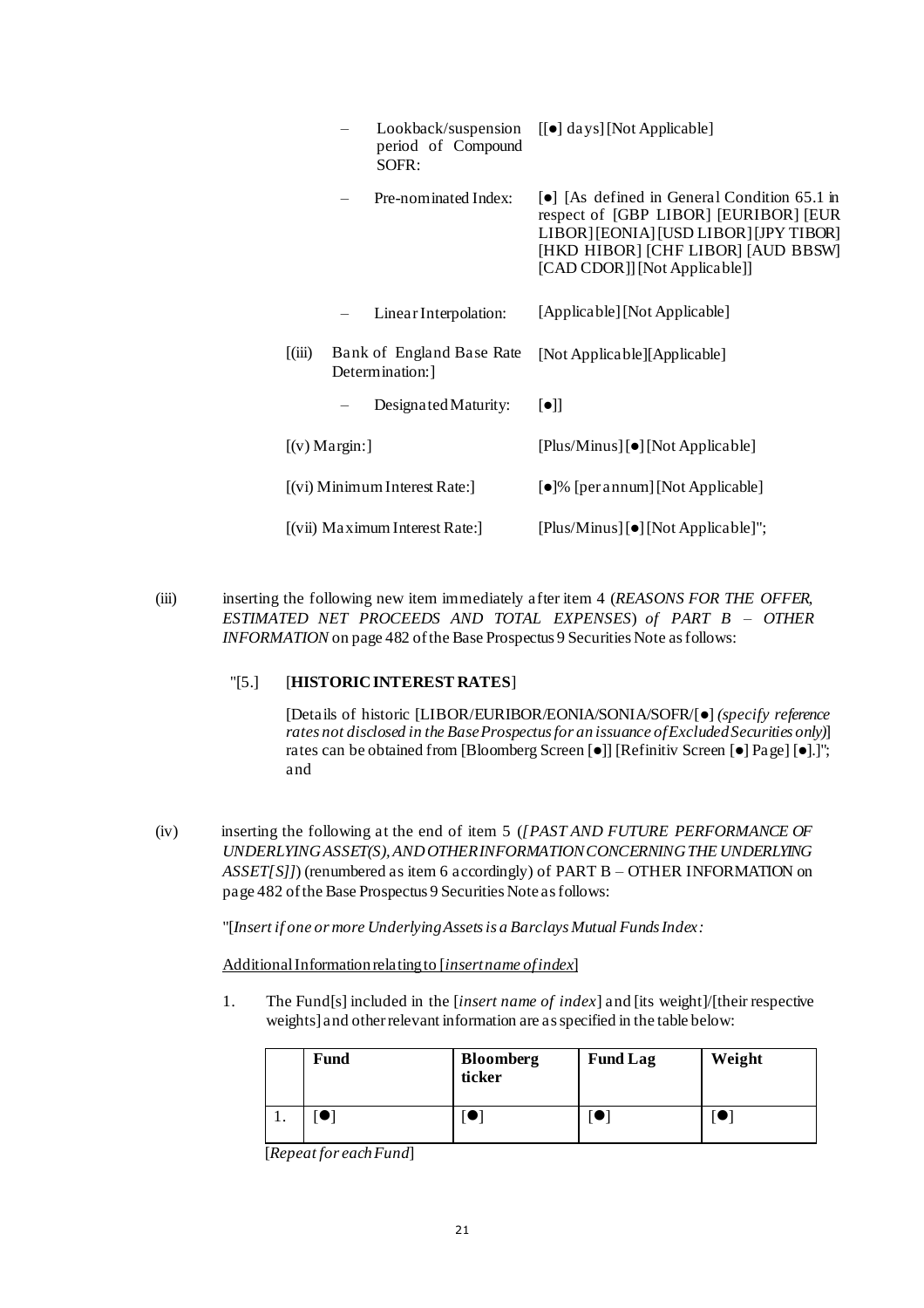- 2. Type: [Excess Return]/[Total Return]
- 3. Index Currency: [●]
- 4. Target Volatility: [ $\bullet$ ]
- 5. Cap: [●]
- 6. Adjustment Factor: [⚫]
- 7. Dividend Indicator: [0]/[1]
- 8. Index Base Date: [ $\bullet$ ]
- 9. Actual Exposure: [Type 1: No Threshold]/[Type 2: Absolute Threshold]/[Type 3: Relative Threshold]
- 10. Rebalancing threshold ("**T**"):  $[①]$
- 11. Realised Volatility: [Type A]/[Type B]/[Type C]
- 12. Rebalancing Cost: [ $\bullet$ ]
- 13. Fixed rate of deduction in respect of [each]/[the] Fund:  $[①]$

(*Repeat for each Underlying Asset*)]".

# **F) AMENDMENTS TO THE SECTION ENTITLED "GENERAL INFORMATION"**

The section entitled "General Information" on pages 560 to 566of the Base Prospectus 9 Securities Note shall be amendedby inserting the following newsub-section at the end of the section as follows:

## "**Recent developments**

Mary Anne Citrino ceased to be a Non-Executive Director of the Issuer since 1 October 2020. Further, the principal outside activities of Tushar Morzaria, Michael Ashley and Mohamed A. El-Erian are updated as follows:

| <b>Name</b>        | $Function(s)$ within the Issuer                     | Principal outside activities                                                                                                                                                                                                                                                                    |  |  |
|--------------------|-----------------------------------------------------|-------------------------------------------------------------------------------------------------------------------------------------------------------------------------------------------------------------------------------------------------------------------------------------------------|--|--|
| Tushar<br>Morzaria | <b>Executive Director</b><br>Non-Executive Director | Barclays PLC (Executive Director and Group)<br>Finance Director); 100 Group Main Committee<br>(Member); Sterling Risk Free References Rates<br>Working Group (Chair); BP p.l.c. (Non-<br><b>Executive Director</b> )                                                                            |  |  |
| Michael<br>Ashley  |                                                     | Barclays PLC (Non-Executive Director);<br>Barclays Capital Securities Limited (Non-<br>Executive Director); International<br>Ethics<br>Standards Board for Accountants (Member);<br>ICAEW Ethics Standards Committee (Member);<br>Charity Commission (Member); Cabinet Office<br>Board (Member) |  |  |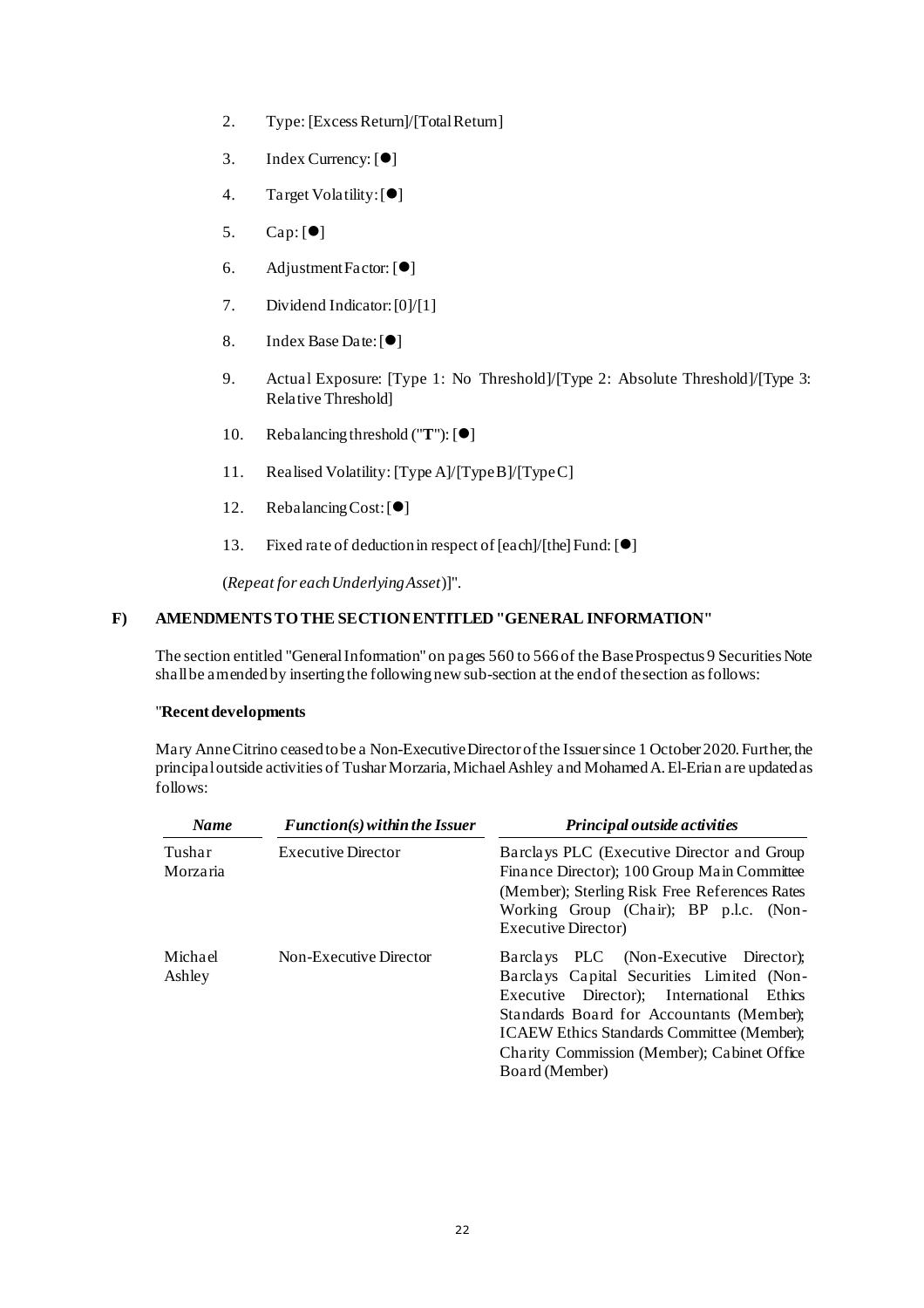| <b>Name</b>            |  | $Function(s)$ within the Issuer | Principal outside activities                                                                                                                                                                                                                                                  |
|------------------------|--|---------------------------------|-------------------------------------------------------------------------------------------------------------------------------------------------------------------------------------------------------------------------------------------------------------------------------|
| Mohamed A.<br>El-Erian |  | Non-Executive Director          | Barclays PLC (Non-Executive Director); Under<br>Armour Inc. (Lead Independent Director);<br>Allianz SE (Chief Economic Advisor); Gramercy<br>Funds Management (Senior Advisor); Investcorp<br>Bank BSC (Senior Advisor); Queens' College,<br>Cambridge University (President) |

The details of the other Directors of the Issuer remain unchanged.".

## **G) AMENDMENTS TO THE GB00B8SVTV45 FINAL TERMS**

The information contained in the GB00B8SVTV45 Final Terms shall be amended as follows:

- (i) item 18(c)(i) (*Bloomberg Screen*) of PART A CONTRACTUAL TERMS on page 5 of the GB00B8SVTV45 Final Termsshall be deleted in its entirety and replaced with the following:
	- "(i) Bloomberg Screen: BXIIFESA <Index>"; and
- (ii) item 5 (*PAST AND FUTURE PERFORMANCE OF UNDERLYING ASSET(S), AND OTHER INFORMATION CONCERNING THE UNDERLYING ASSET*) of the section entitled "PART B – OTHER INFORMATION" on page 9 of the GB00B8SVTV45 Final Terms shall be amended by deleting the first sentence thereunder in its entirety and replacing with the following:

"Bloomberg Screen:BXIIFESA <Index>".

## **H) AMENDMENTS TO EACH OF THE GB00B8SVTQ91 FINAL TERMS AND THE GB00B8SVTR09FINAL TERMS**

Each of the GB00B8SVTQ91 Final Terms and the GB00B8SVTR09 Final Terms(in each case, together with the Summary and the translation of the Summary attached thereto) shall be amended as follows:

- (i) the section entitled "PART  $B OTHER INFORMATION" shall be amended by:$ 
	- (a) inserting the following information at the end of item 5 (*PAST AND FUTURE PERFORMANCE OF UNDERLYING ASSET, AND OTHER INFORMATION CONCERNING THE UNDERLYING ASSET*) on page 7 of the GB00B8SVTQ91 Final Terms and page 7 of the GB00B8SVTR09 Final Terms respectively:

"Additional Information relating to the BXIIFES2 Index

1. The Fund included in the BXIIFES2 Index and its weight and other relevant information are as specified in the table below:

|  | Fund                              | Bloombergticker   Fund Lag | Weight |
|--|-----------------------------------|----------------------------|--------|
|  | Priornilsson Realinvest   PNFREAL |                            | 100%   |
|  | "A" (SEK) Acc                     | Equity                     |        |

- 2. Type: Excess Return
- 3. Index Currency: SEK
- 4. Target Volatility: 16%
- 5. Cap: 150%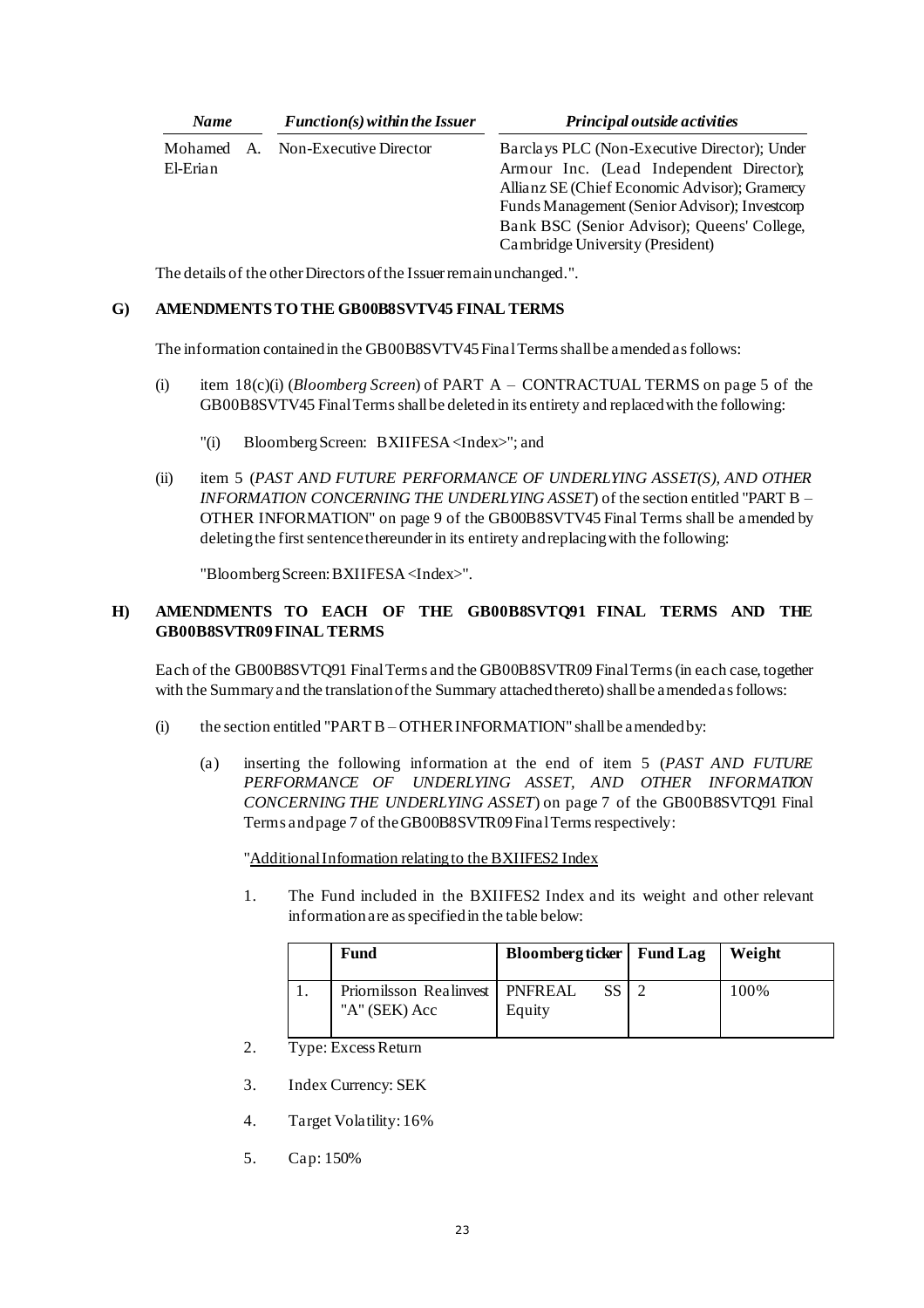- 6. Adjustment Factor: 2%
- 7. Dividend Indicator: 0
- 8. Index Base Date: 17 September 2015
- 9. Actual Exposure: Type 1: No Threshold
- 10. Rebalancing threshold ("**T**"): Not Applicable
- 11. Realised Volatility: Type C
- 12. Rebalancing Cost: Zero
- 13. Fixed rate of deduction in respect of the Fund: Zero";and
- (ii) the sub-section entitled "What are the main features of the Securities?" under the section entitled "KEY INFORMATION OF THE SECURITIES" of the Summary shall be amended by deleting the column headed "Type" in the table immediately below "Underlying Assets" on (a) page 4 of the Summary appended to the GB00B8SVTQ91 Final Terms, and (b) page 4 of the Summary appended to the GB00B8SVTR09 Final Terms in its entirety and replacing it with the following:

# "Type

Barclays Index. The Underlying Asset provides an indirect exposure to equity markets through a notional exposure to mutual fund(s) and a notional cash deposit. Such exposure is rebalanced based on the volatility of the mutual fund(s) to manage the risk below a certain level.".

To the extent that there is any inconsistency between (a) any statement in this Supplement (in relation to the Base Prospectus or the relevant FinalTerms) and (b) any other statement in, or incorporated by reference in the Base Prospectus or the relevant Final Terms, the statements in (a) above shall prevail.

In accordance with Article 23(2) of the Prospectus Regulation, investors who have already agreed to purchase or subscribe for securities pursuant to the Base Prospectus before this Supplement is published have the right, exercisable within two working days after the publication of this Supplement, to withdraw their acceptances, provided that the significant new factor, material mistake or material inaccuracy to which this Supplement relates arose or was noted before the closing of the offer period or the delivery of the securities, whichever occurs first. Investors may contact the relevant distributor of such securities in connection therewith should they wish to exercise such right of withdrawal.The final date of such right of withdrawal is 29 December 2020.

References to the Base Prospectus (and for the avoidance of doubt, the Base Prospectus 9 Securities Note) shall hereafter mean the Base Prospectus (and for the avoidance of doubt, the Base Prospectus 9 Securities Note) as supplemented by this Supplement. The Issuer accepts responsibility for the information contained in this Supplement. To the best of the knowledge of the Issuer, the information contained in this Supplement is in accordance with the facts and this Supplement makes no omission likely to affect itsimport. Save as disclosed in this Supplement, no significant new factor, material mistake or material inaccuracy relating to the information included in the Base Prospectus (and for the avoidance of doubt, the Base Prospectus 9 Securities Note) as supplemented at the date hereof, which is capable of affecting the assessment of securities issued pursuant thereto has arisen or been noted by the Issuer since the publication of the last supplement to the Base Prospectus (by way of the last supplement to the Registration Document).

This Supplement has been approved by the Central Bank of Ireland, as competent authority under the Prospectus Regulation. The Central Bank of Ireland only approves this Supplement as meeting the standards of completeness,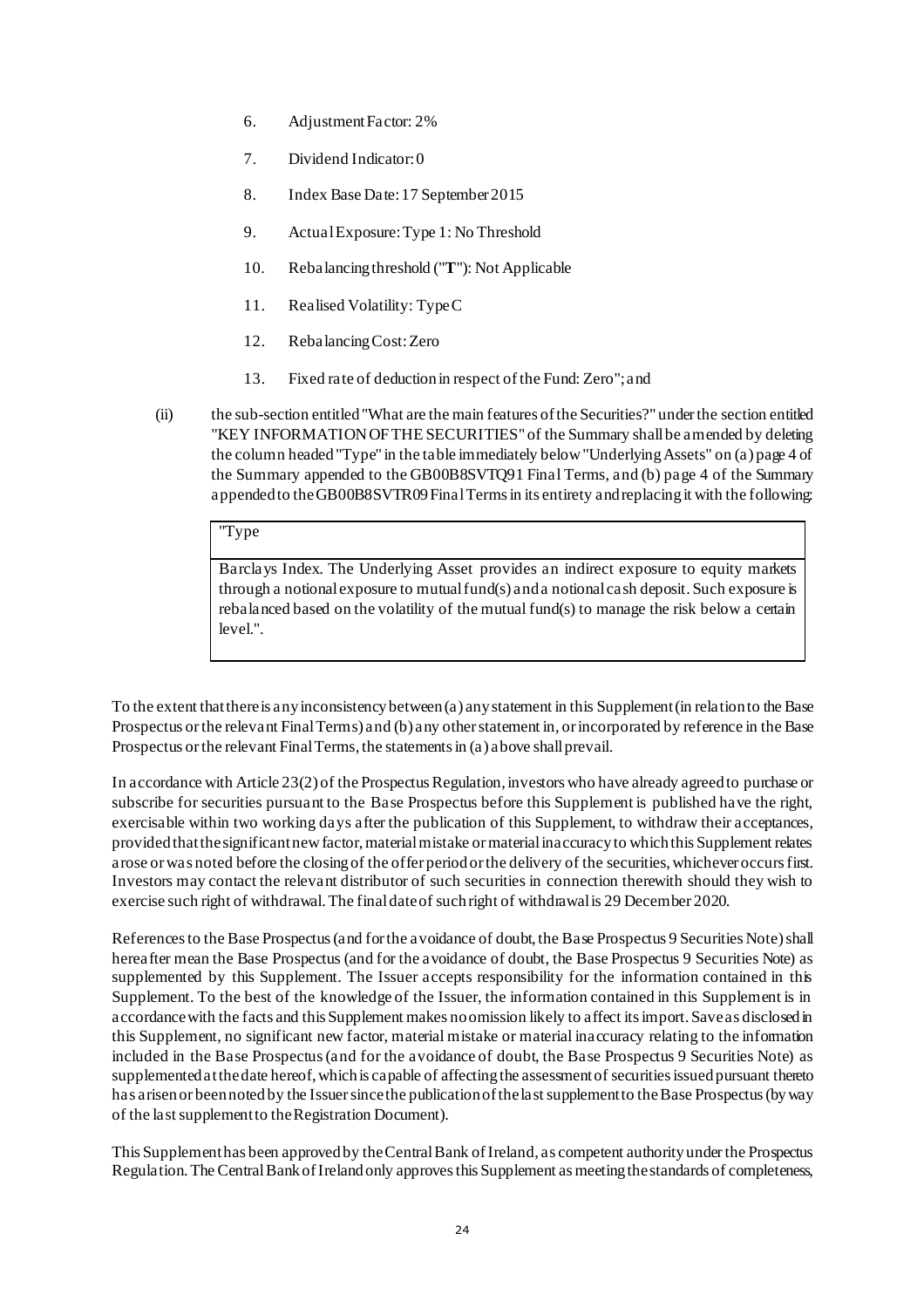comprehensibility and consistency imposed by the Prospectus Regulation. Such approval should not be considered as an endorsement of the Issuer or the quality of the securities that are the subject of this Supplement.



The date of this Supplement is 23 December 2020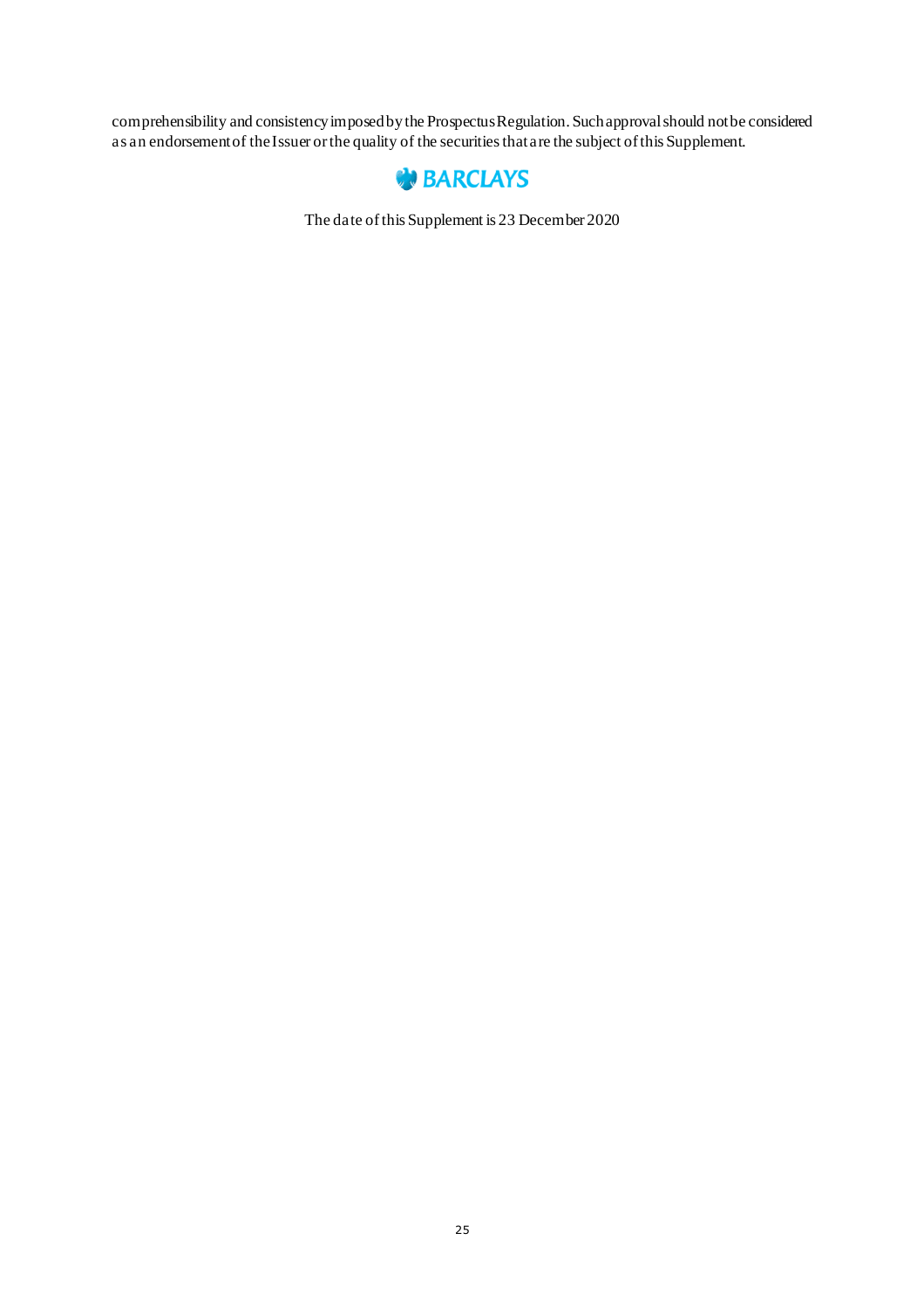#### **SCHEDULE 1**

#### **LIST OF FINAL TERMS**

- (a) Final Terms dated 30 November 2020 relating to Up to 750 Exercisable Securities due January 2026 under the Global Structured Securities Programme (Series: NX000266243, ISIN: GB00B8SVTV45) (the "**GB00B8SVTV45 Final Terms**").
- (b) Final Terms dated 14 December 2020 relating to Up to 1,500 Securities due February 2026 under the Global Structured Securities Programme (Series: NX000268725, ISIN: GB00B8SVTQ91) (the "**GB00B8SVTQ91Final Terms**").
- (c) Final Terms dated 14 December 2020 Up to 1,500 Securities due February 2026 under the Global Structured Securities Programme (Series: NX000268730, ISIN: GB00B8SVTR09) (the "**GB00B8SVTR09Final Terms**").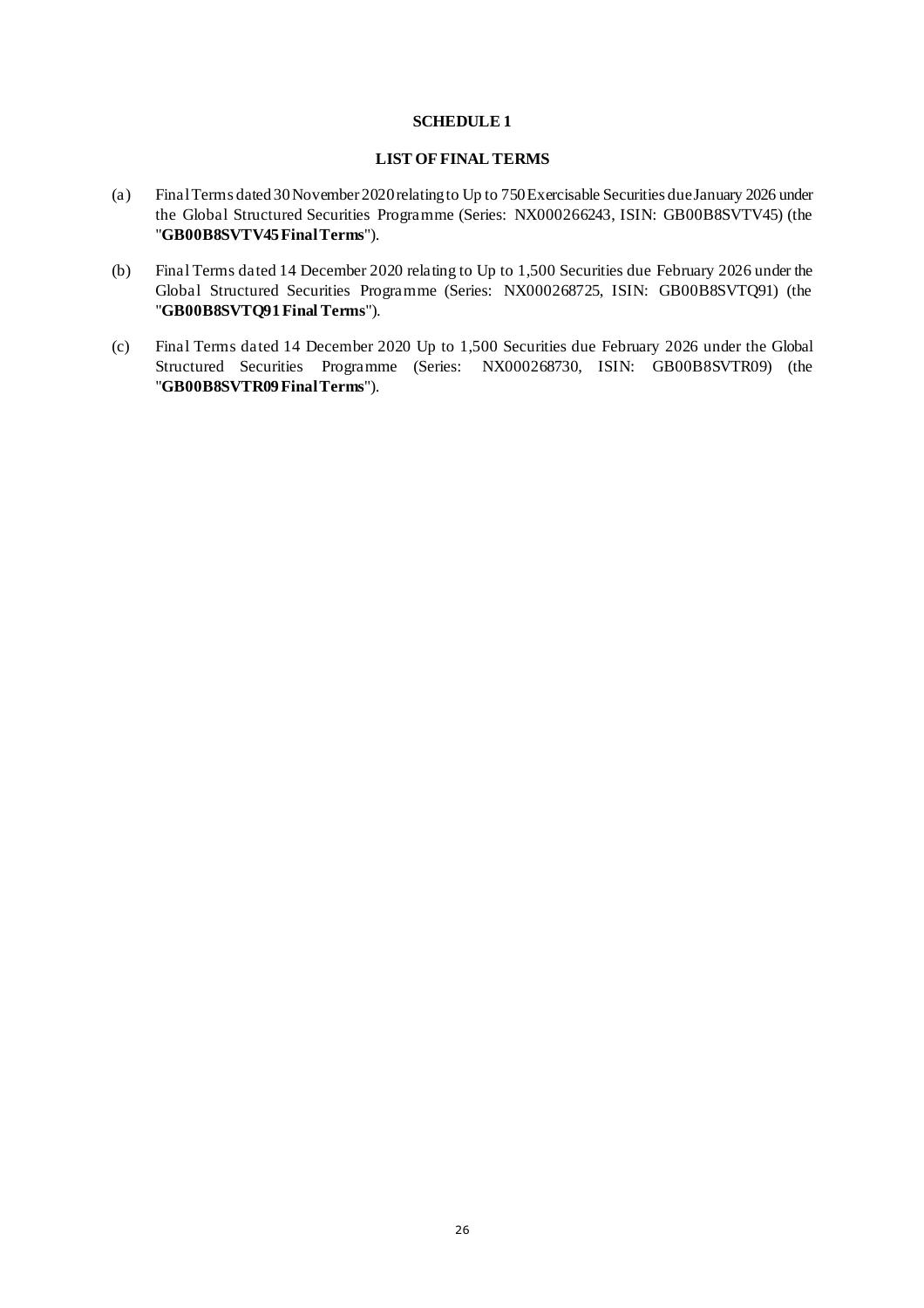## **SCHEDULE 2**

## **DESCRIPTION OF THE BARCLAYS MUTUAL FUND INDICES**

## **INDEX DESCRIPTION**

### **BARCLAYS MUTUAL FUND INDICES**

## Dated: 23 December 2020

The information set out in this Index Description is only an overview of the Barclays Mutual Fund Indices and should be read in conjunction with the relevant Index Rules (as defined below). This index description (this "**Index Description**") is intended to highlight certain features of the Barclays Mutual Fund Indices and does not purport to be complete. It is summarised from, and is qualified in its entirety, by the relevant Index Rules.

The complete rules and methodology applicable to a Barclays Mutual Fund Index are set out in the relevant index rules document (the relevant "**Index Rules**") that may be supplemented, updated or replaced from time to time by the Index Sponsor. The Index Rules are available upon request from the Index Sponsor.

A prospective investor in Barclays Index Linked Securities should read the information below and carefully review the risk factors in the sub-section "*Risks associated with Securities linked to specific types of Underlying Asset(s) ̶ Barclays Indices*" and the sub-section "*Risks associated with conflicts of interest and discretionary powers of the Issuer and the Determination Agent*", in each case, as set out in the section of the Securities Note entitled "*Risk Factors*" before purchasing any Barclays Index Linked Securities.

#### 1. **Introduction**

The Barclays Mutual Fund Indices (each, an "**Index**" and together, the "**Indices**") are a group of notional rules-based proprietary indices which Barclays Bank PLC or its successor(s) (the "**Index Sponsor**") may create from time to time. The Index Sponsor is responsible for the administration of the Indices.

The Index Sponsor has appointed Bloomberg Index Services Limited (the "**Index Calculation Agent**") to calculate and maintain the Indices.

The name of each Index will generally be expressed in the following format: "Barclays Mutual Fund [ER]/[TR] [AF [⚫]%] [RC [⚫]%] [*currency*] [*identifier*] Index", where (i) "ER" or "TR" denotes whether such Index is calculated on an excess return basis or a total return basis, respectively, (ii) "AF [●]%" denotes the Adjustment Factor (as defined below) applicable to such Index (if any), (iii) "RC  $\lceil \bullet \rceil$ %" denotes the Target Volatility (as defined below) applicable to such Index, (iv) "currency" denotes the currency in which such Index is denominated, and (v) "identifier" denotes the unique identifier assigned to such Index (if any).

References in this Index Description to "the Index" shall mean the relevant Index, as the case may be.

Below, we describe:

- the objective of the Index and overview (section 2)
- how the adjusted value of each Fund is calculated (section 3)
- how the exposure of the Index to the adjusted Fund(s) is calculated (section 4)
- how the realised volatility of the adjusted Fund or the basket of adjusted Funds, as the case may be, is calculated (section 5)
- how the level of the Index is calculated (section 6)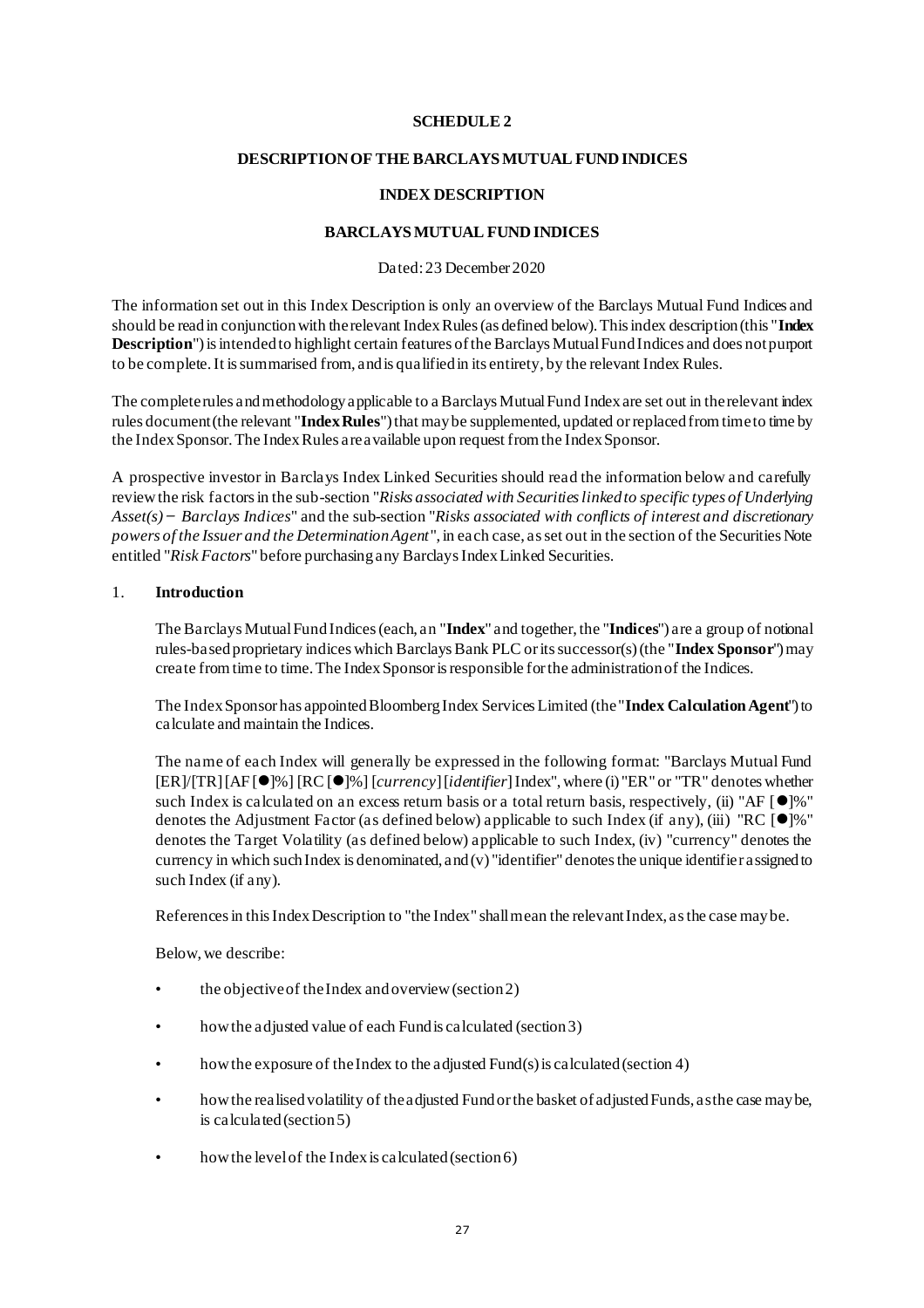- the consequences of certain market disruption events and potential adjustment of index events (section 7)
- termination of the Index and changes to the Index methodology (section 8)

## 2. **Objective and overview of the Index**

The Index seeks to provide an investable risk-adjusted exposure to one or more funds (each a "**Fund**", and together, the "**Funds**"). The Fund(s) included in the Index will be specified in the relevant Index Rules. The Index is "synthetic" or "notional", which means it reflects an investment in the underlying Fund(s) without physically owning them. There is no actual portfolio of assets to which any investor in a product linked to the Index is entitled or in respect of which such investor has any direct or indirect ownership interest.

The level of exposure the Index has to the Fund(s) is calculated based on the realised volatility of the adjusted Fund or the basket of adjusted Funds, as the case may be, as more particularly described below. In addition, the Index aims to manage the Index risk (measured as the realised volatility of the adjusted Fund or the basket of adjusted Funds calculated over a specified period) at the specified target volatility level (the "**Target Volatility**"). If the realised volatility in respect of an Index Business Day (as defined below) is greater than the Target Volatility, the Index will be rebalanced and the exposure to the Fund(s) will be reduced. If the realised volatility in respect of an Index Business Day is less than the Target Volatility, the Index will be rebalanced and the exposure to the Fund(s) will be increased, subject to a cap. This risk control mechanism aims to reduce the exposure of the Index to the Fund(s) in uncertain volatile markets.

To avoid rebalancing the Index unduly frequently (which may result in increased rebalancing costs), the exposure of the Index to the Fund(s) may be subject to a rebalancing threshold. There may be a delay between the day on which the realised volatility of the adjusted Fund or the basket of adjusted Funds, as the case may be, is calculated and the day on which the change to the exposure to the Fund(s) is implemented.

The Index may be calculated on an excess return or a total return basis, as specified in the relevant Index Rules. If the Index is calculated on an excess return basis, this means that the Index measures the returns on a hypothetical investment in the Fund(s) after the deduction of a cash rate return, designed to reflect the cost of financing such investment.

The calculation of the Index may include three types of deductions: (i) an adjustment factor, which is deducted on a daily basis from the level of the Index, and which is designed to facilitate the structuring of option-based payoffs linked to the Index (and should not be considered to be an investment management fee), (ii) a rebalancing cost, which reflects the estimated cost of entering into or unwinding positions in the Fund(s) as a result of a rebalancing following a change in the exposure to the Fund(s), and (iii) a fixed rate of deduction in respect of each Fund. Such deductions will in general act as a drag on the performance of the Index.

The level of the Index (the "**Index Level**") will be calculated for each "Index Business Day", being a day which is (i) a business day in London, (ii) a business day in the jurisdictions and/or cities specified in the relevant Index Rules, and (iii) a day on which subscriptions and/or redemptions in the shares or units of the relevant Fund can be effected. The currency in which the Index is denominated (the "**Index Currency**") will be specified in the relevant Index Rules.

*The Index, including the methodology and underlying assumptions, may not be successful in achieving its objective or in producing positive returns, or may not outperform any alternative investment strategy.*

## 3. **Calculation of the Adjusted NAV of an Adjusted Fund**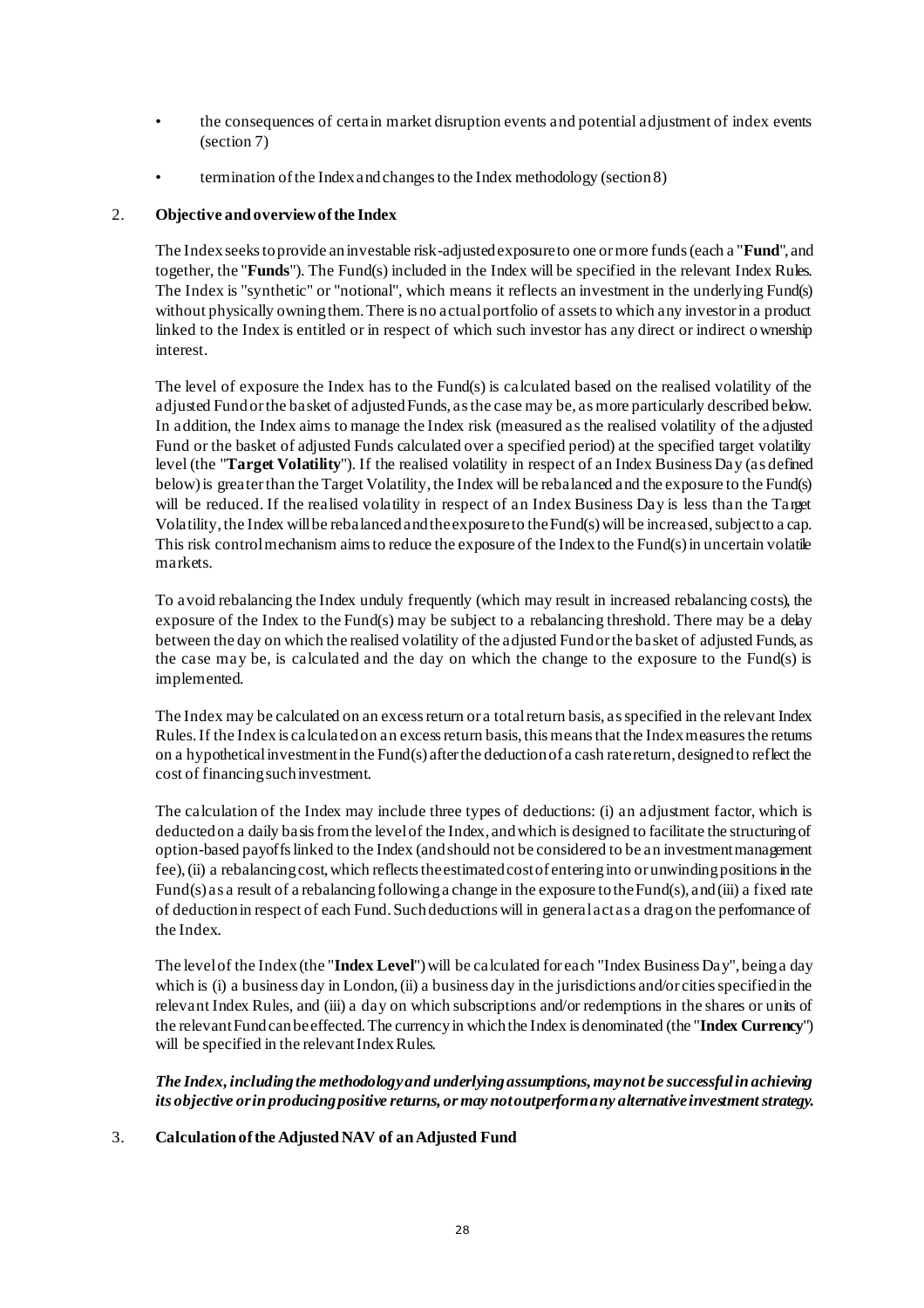The level of the Index is calculated by reference to the value of each Fund, which shall be adjusted, where applicable, to transform from total returns to excess returns and/or (if such Fund is denominated in a currency other than the Index Currency) to adjust for the impact of fluctuations in the different currencies in which such Fund and the Index are respectively denominated (the adjusted version of such Fund, an "**Adjusted Fund**").

The initial adjusted value of an Adjusted Fund on the adjusted fund base date (the "**Adjusted Fund Base Date**") specified in the relevant Index Rules is 100.000. On each Index Business Day thereafter, the adjusted value of an Adjusted Fund (the "**Adjusted NAV**") will be equal to (i) the Adjusted NAV of such Adjusted Fund on the immediately preceding Index Business Day, *multiplied* by (ii) the *sum*of (a) 1 *plus* (b) the "return" of the relevant Fund in respect of such Index Business Day.

The "return" of a Fund in respect of an Index Business Day is an amount equal to (i) the net asset value ("**NAV**") of such Fund (provided that if "Dividend Indicator" is specified in the relevant Index Rules to be 1, such value shall be *multiplied* by a factor to account for any corporate actions relating to such Fund), *divided* by the NAV of such Fund on the immediately preceding Index Business Day, *minus*(ii) 1, *minus* (iii) a fixed rate of deduction in respect of such Fund accrued from the immediately preceding I ndex Business Day to such Index Business Day.

If the Index is calculated on an excess return basis, such amount shall be further reduced by an amount equal to the cash reference rate in the currency of such Fund accrued from the immediately preceding Index Business Day to such Index Business Day.

Further, if such Fund is denominated in a currency other than the Index Currency, the "return" of such Fund resulting from such calculation shall also be *multiplied* by the ratio of the foreign exchange conversion rate between the currency of such Fund and the Index Currency on such Index Business Day compared to such foreign exchange conversion rate the immediately preceding Index Business Day.

## 4. **Determination of the Actual Exposure**

The exposure of the Index to the Fund(s) (the "**Actual Exposure**") in respect of an Index Business Day shall be determined in accordance with any of the three methods below:

- (i) if "Type 1: No Threshold" is specified to be applicable in the relevant Index Rules, the Actual Exposure shall be equal to the target level of exposure (the "**Target Exposure**") in respect of such Index Business Day;
- (ii) if "Type 2: Absolute Threshold" is specified to be applicable in the relevant Index Rules, then (a) the Actual Exposure shall be equal to the Target Exposure in respect of such Index Business Day if the absolute value of the *difference* between the Target Exposure in respect of such Index Business Day and the Actual Exposure in respect of the immediately preceding Index Business Day is greater than the rebalancing threshold ("**T**") specified in the relevant Index Rules, otherwise (b) the Actual Exposure shall be equal to the Actual Exposure in respect of the immediately preceding Index Business Day; or
- (iii) if "Type 3: Relative Threshold" is specified to be applicable in the relevant Index Rules, then (a) the Actual Exposure shall be equal to the Target Exposure in respect of such Index Business Day if the absolute value of the *difference* between the Target Exposure in respect of such Index Business Day and the Actual Exposure in respect of the immediately preceding Index Business Day is greater than the *product* of (I) T, *multiplied* by (II) the Actual Exposure in respect of the immediately preceding Index Business Day, otherwise (b) the Actual Exposure shall be equal to the Actual Exposure in respect of the immediately preceding Index Business Day.

In respect of an Index Business Day, the Target Exposure shall be the greater of (i) zero, and (ii) the Target Volatility divided by the realised volatility of the Adjusted Fund or the basket of Adjusted Funds, as the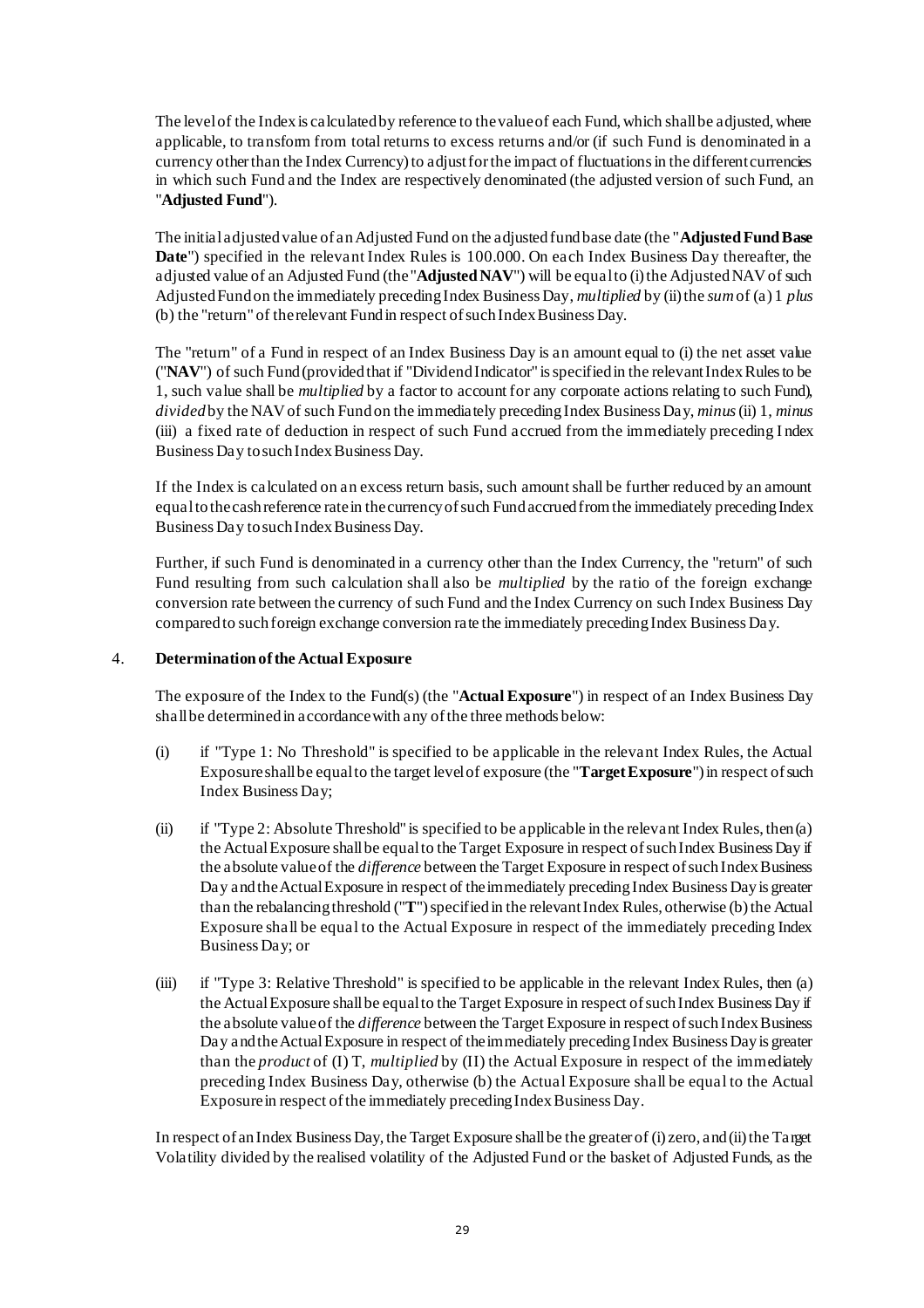case may be, in respect of such Index Business Day, subject to a cap (the "**Cap**") specified in the relevant Index Rules.

## 5. **Calculation of the Realised Volatility**

The realised volatility (the "**Realised Volatility**") of the Adjusted Fund or the basket of Adjusted Funds, as the case may be, in respect of an Index Business Day shall be determined as follows:

- (i) if "Type A" is specified to be applicable in the relevant Index Rules, the Realised Volatility in respect of an Index Business Day shall be equal to the greater of the realised volatility of the Adjusted Fund or the basket of Adjusted Funds, as the case may be, calculated using 1 day log returns over 2 specified periods prior to such Index Business Day; or
- (ii) if "Type B" or "Type C" is specified to be applicable in the relevant Index Rules, the Realised Volatility in respect of an Index Business Day shall be equal to the realised volatility of the Adjusted Fund or the basket of Adjusted Funds, as the case may be, calculated using 1 day log returns over a specified period prior to such Index Business Day.

# 6. **Calculation of the Index Level**

The initial Index Level of the Index on the index base date (the "**Index Base Date**") specified in the relevant Index Rules is 100.0000. On each Index Business Day thereafter, the Index Level will be an amount calculated as the *product* of (i) the Index Level on the immediately preceding Index Business Day, *multiplied* by(ii) the *sum*of the following:

- (a) one, *plus*
- (b) the *sum*of an amount for each Adjusted Fund calculated as the *product*of (I) the Actual Exposure in respect of the Index Business Day falling the number of Index Business Days equal to 1 *plus*the specified lag in respect of the relevant Fund (the "**FundLag**") immediately preceding such Index Business Day, *multiplied* by (II) the weighted performance of each Adjusted Fund, in each case being the *product* of (A) the weight value allocated to the relevant Fund, *multiplied* by (B) (x) the Adjusted NAV in respect of such Adjusted Fund on such Index Business Day *divided* by its Adjusted NAV on the immediately preceding Index Business Day, *minus*(y) 1, *plus*
- (c) if the Index is calculated on a total return basis, the *product* of (I) (A) 1 *minus* (B) the *sum* of an amount for each Adjusted Fund calculated as the *product* of (x) the Actual Exposure in respect of the Index Business Day falling the number of Index Business Days equal to 1 *plus*the Fund Lag in respect of the relevant Fund immediately preceding such Index Business Day *multiplied* by (y) the weight value allocated to the relevant Fund, *multiplied by* (iii) the cash reference rate in the Index Currency accrued from the immediately preceding Index Business Day to such Index Business Day, *minus*
- (d) the cost of rebalancing the positions in the Adjusted Funds as a result of a change in the Actual Exposure, being the *product* of (I) the rebalancing cost specified in the relevant Index Rules, *multiplied* by (II) the absolute value of the *difference* between (A) the *sum* of an amount for each Adjusted Fund calculated as the *product*of (x) the Actual Exposure in respect of the Index Business Day falling the number of Index Business Days equal to 1 *plus* the Fund Lag in respect of the relevant Fund immediately preceding such Index Business Day, *multiplied*by (y) the weight value allocated to the relevant Fund, *minus*(B) the *sum*of an amount for each Adjusted Fund calculated as the *product* of (x) the Actual Exposure in respect of the Index Business Day falling the number of Index Business Days equal to the Fund Lag in respect of the relevant Fund immediately preceding such Index Business Day and (y) the weight value allocated to the relevant Fund, *minus*
- (e) the adjustment factor specified in the relevant Index Rules (the "**Adjustment Factor**"), accrued from the immediately preceding Index Business Day to such Index Business Day.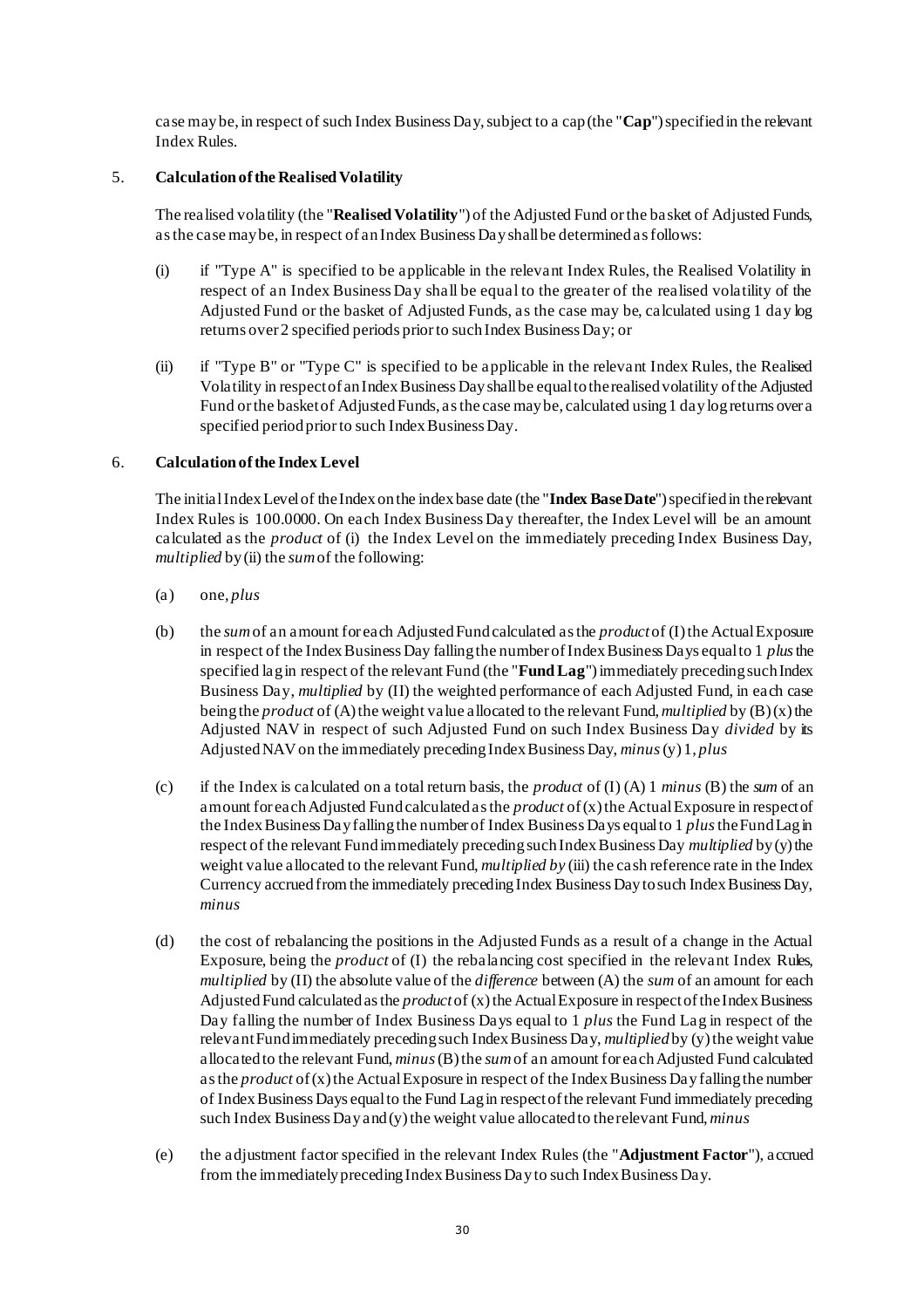The Index Level will be published as soon as reasonably practicable on https://indices.barclays and any other generally available information source that the Index Sponsor may select from time to time. The Index Sponsor may, subject to reasonable prior notice published on such website, change the name of the Index, the place and time of the publication of the Index Level and the frequency of publication of the Index Level.

# 7. **Market Disruption Events and Potential Adjustment of Index Events**

# 7.1 **Market Disruption Events**

Certain events may occur in respect of a Fund and an Index Business Day which the Index Sponsor determines to be material to such Fund (each a "**Market Disruption Event**"), including: (i) if the administrator of such Fund fails to calculate and publish the NAV of such Fund in respect of any relevant day before the relevant deadline, (ii) the occurrence of a disruption event in respect of a foreign exchange rate (such as a failure by the price source to announce or publish the fixing in respect of such foreign exchange rate or a material disruption of trading in any of the currencies relating to such foreign exchange rate), (iii) the declaration of a general moratorium of banking activities in London, or (iv) a suspension of or limitation imposed on trading on the London Interbank Market.

If the Index Sponsor determines that a Market Disruption Event has occurred that affects the Index, the Index Sponsor may take one or more of the following actions:

- (a) suspend or postpone the calculation and publication of the Index Level and any other related information until the following Index Business Day on which no Market Disruption Event exists or is continuing;
- (b) make such determinations and/or adjustments to the index methodology or the Index Level as it considers necessary to maintain the objectives of the Index; or
- (c) permanently cease to calculate and make available the Index Level if the actions mentioned in (a) or (b) above do not produce results consistent with the objectives of the Index.

## 7.2 **Potential Adjustment of Index Events**

Certain events may occur in respect of a Fund (each a "**Potential Adjustment of Index Event**"), including, amongst others, if any redemption or subscription order made by a holder of shares in such Fund cannot be satisfied in full, the value used to calculate the Index Level in respect of an Index Business Day differs from the actual price realised by a holder subscribing or redeeming shares in such Fund, a subdivision, consolidation or reclassification of the shares of such Fund or a dividend or other payment or issue made to a holder of shares in such Fund Shares, a fund extraordinary event occurs which may have a diluting or concentrative effect on the theoretical value of the shares of such Fund or a force majeure event (such as a systems failure, act of god, armed conflict, terrorism etc. that is beyond the control of the Index Sponsor) or if a "Fund Event" occurs. "**Fund Events**" are, broadly, (i) events affecting the investment strategy and/or the business of a Fund (which may include, amongst others, a breach of its investment guidelines, a change to the investment guidelines, strategy, policy, asset allocation methodology or a material change to the risk profile of such Fund, changes to the dealing terms and/or method of valuation of such Fund or if either the total net asset value of such Fund or the total value of the assets under management falls below the specified threshold), and (ii) events affecting the conduct of a Fund's business (which may include, amongst others, the loss of any relevant regulatory licence or authorisation, the insolvency of the Fund, a change in the legal, tax, accounting or regulatory treatment of such Fund and if any services provider of such Fund resigns, or is terminated or replaced).

If the Index Sponsor determines that a Potential Adjustment of Index Event has occurred that affects the Index, the Index Sponsor may take one or more of the following actions:

(a) substitute the affected Fund with another fund;